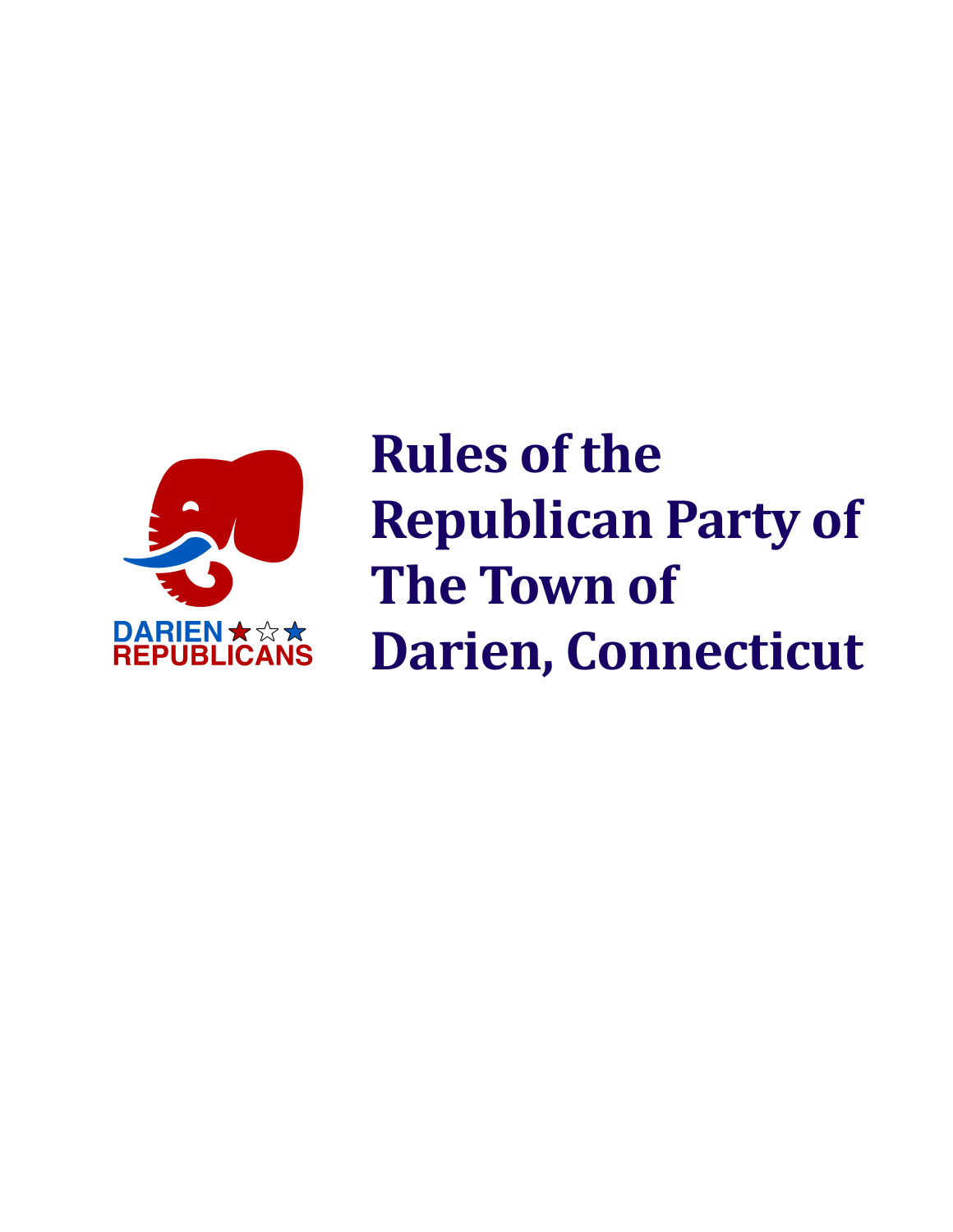# The Rules of the Darien Republican Town Committee

# **Table of Contents**

| ARTICLE I: THE DARIEN REPUBLICAN TOWN COMMITTEE ("DARIEN RTC")  1 |  |
|-------------------------------------------------------------------|--|
|                                                                   |  |
|                                                                   |  |
|                                                                   |  |
|                                                                   |  |
|                                                                   |  |
|                                                                   |  |
|                                                                   |  |
|                                                                   |  |
|                                                                   |  |
|                                                                   |  |
|                                                                   |  |
| E.                                                                |  |
|                                                                   |  |
|                                                                   |  |
|                                                                   |  |
|                                                                   |  |
|                                                                   |  |
|                                                                   |  |
|                                                                   |  |
|                                                                   |  |
|                                                                   |  |
|                                                                   |  |
|                                                                   |  |
|                                                                   |  |
|                                                                   |  |
|                                                                   |  |
|                                                                   |  |
|                                                                   |  |
|                                                                   |  |
|                                                                   |  |
|                                                                   |  |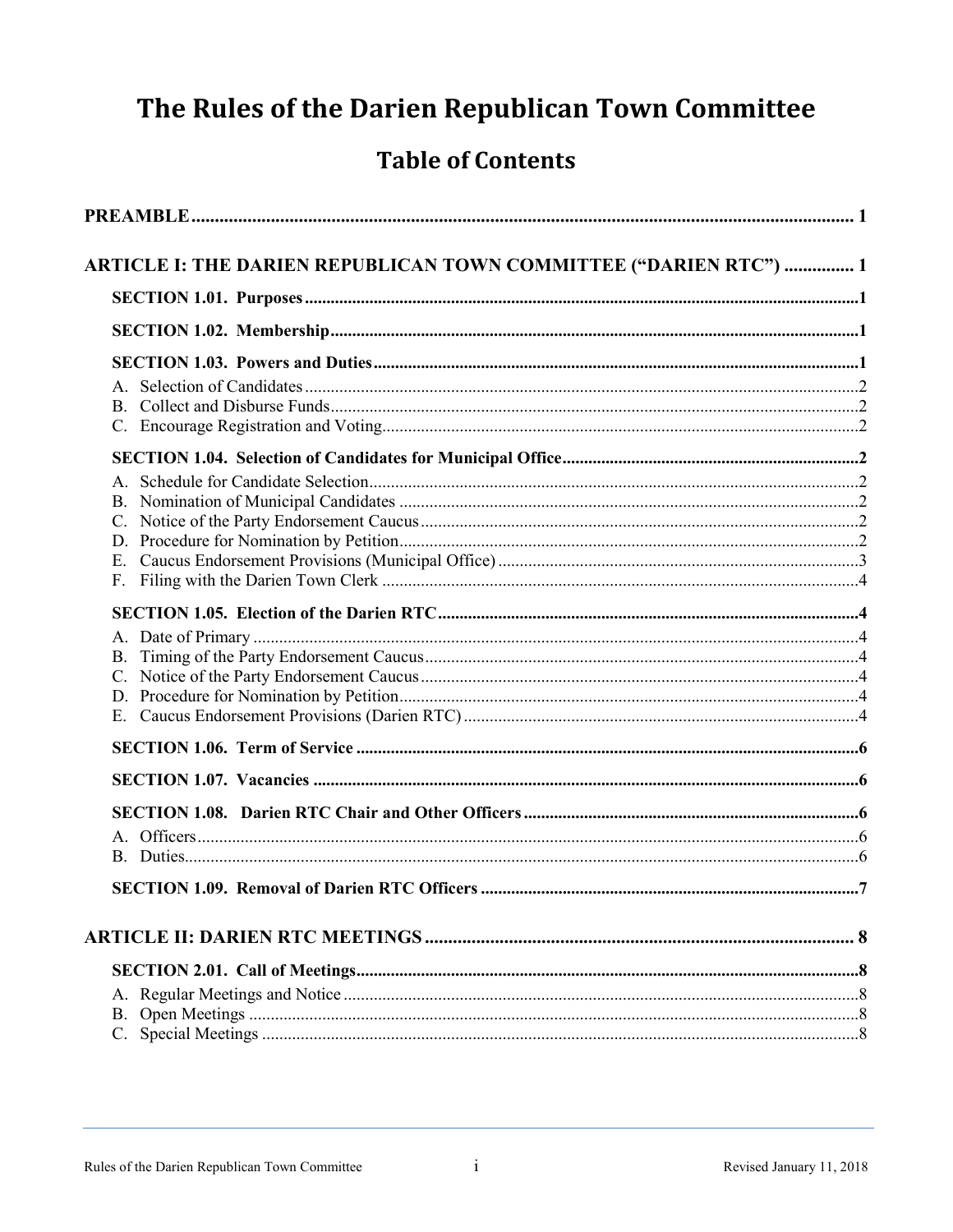# The Rules of the Darien Republican Town Committee **Table of Contents**

| $E_{\cdot}$ |  |
|-------------|--|
|             |  |
|             |  |
|             |  |
|             |  |
|             |  |
|             |  |
|             |  |
|             |  |
|             |  |
|             |  |
|             |  |
|             |  |
|             |  |
|             |  |
|             |  |
|             |  |
|             |  |
|             |  |
|             |  |
|             |  |
|             |  |
|             |  |
|             |  |
|             |  |
|             |  |
|             |  |
|             |  |
|             |  |
|             |  |
|             |  |
|             |  |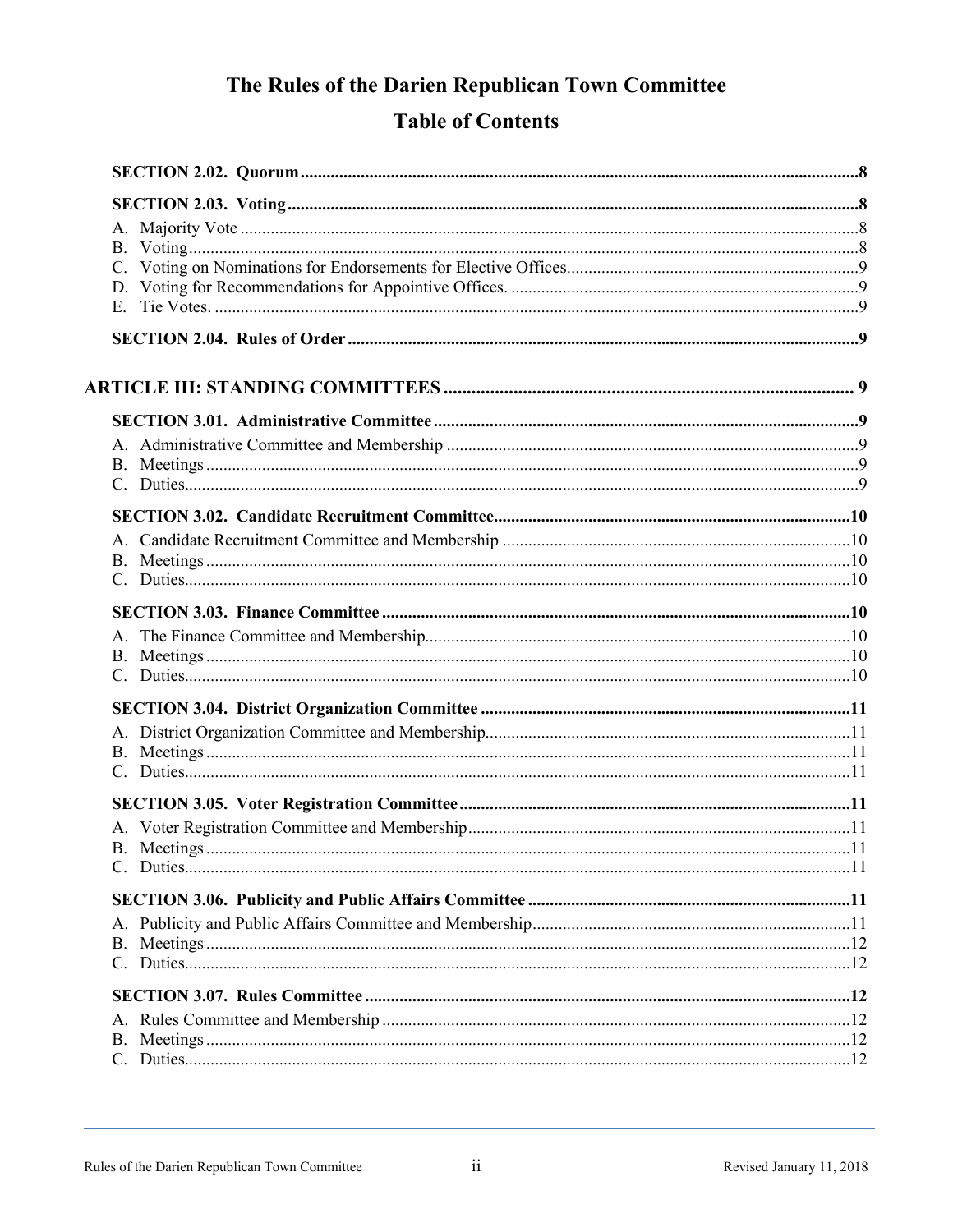# The Rules of the Darien Republican Town Committee **Table of Contents**

| <b>EXHIBIT I:</b>  |  |
|--------------------|--|
|                    |  |
| <b>EXHIBIT II:</b> |  |
|                    |  |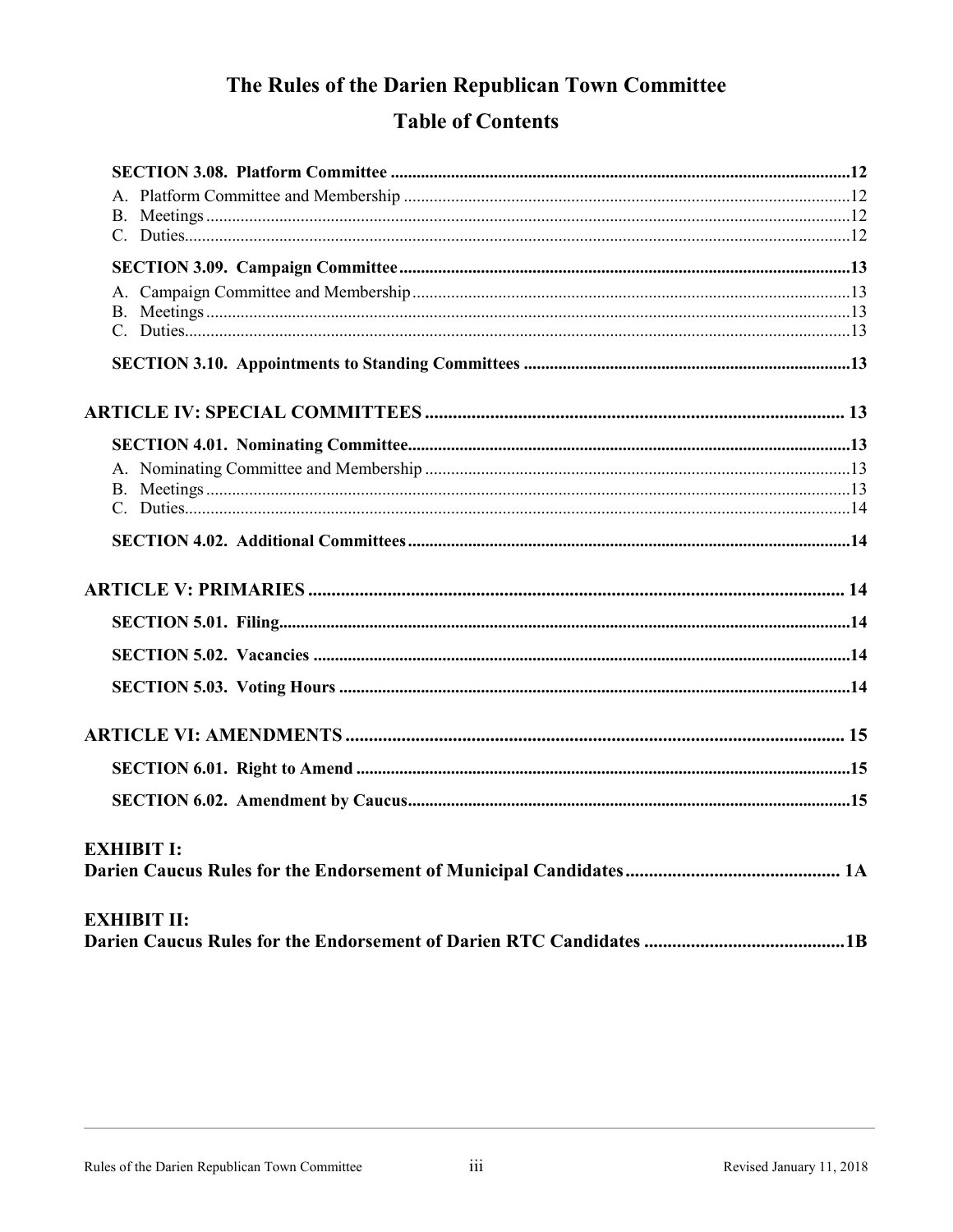# **RULES OF THE REPUBLICAN PARTY OF THE TOWN OF DARIEN, CONNECTICUT**

# **PREAMBLE**

The Darien Republican Town Committee ("Darien RTC") is the executive committee of the Republican Party of the Town of Darien (the "Party") and is responsible for the Rules of the Republican Party of the Town of Darien (the Rules"), as set forth in this document and as amended from time to time. These Rules will govern the administration and operation of the Darien RTC, except Connecticut's State Statutes and applicable laws and the Rules of the Republican Party of the State of Connecticut will govern in the event of any conflict.

The Darien RTC may be contacted by U.S. mail at P.O. Box 937, Darien, Connecticut 06820, or electronically at [DarienRTC@Yahoo.com.](mailto:DarienRTC@Yahoo.com) The Darien RTC also maintains a website at [DarienRTC.com,](http://www.darienrtc.com/) where a current copy of these Rules has been published and made available to the public. The headings used in these Rules are solely for the convenience of the reader and are not deemed part of any Rule.

# **ARTICLE I**

# **THE DARIEN REPUBLICAN TOWN COMMITTEE ("DARIEN RTC")**

#### **SECTION 1.01. Purposes**

The purposes and functions of the Darien RTC are to:

- A. Recruit and recommend Republicans for appointive offices on local boards and commissions;
- B. Recruit and endorse Republicans to run for local and state elective offices;
- C. Campaign on behalf of local, state, and federal candidates;
- D. Study and recommend improvements in the form of local government;
- E. Study and support (or oppose) local, state, and federal legislation of concern to Darien;
- F. Sponsor and encourage constructive Party activities; and
- G. Raise funds for local, state, and federal campaigns, the Darien RTC, and the State GOP and administer Party funds in Darien.

#### **SECTION 1.02. Membership**

The Darien RTC will consist of twenty-one (21) enrolled Republican electors of Darien elected from the Town at large. Each member of the Darien RTC must be an enrolled Republican elector during the entire term of his or her membership. Erasure from the Republican enrollment list will automatically disqualify the person from continuing to serve as a member of the Darien RTC, effective on the date of removal from the enrollment list. Any member of the Darien RTC may hold a non-partisan elective office, unless prohibited by Darien Town Charter or by law.

# **SECTION 1.03. Powers and Duties**

The authority of the Darien RTC rests in the committee as a whole and not in its individual members, except as otherwise specifically provided in these Rules. As the executive committee of the Republican Party of the Town of Darien ("Darien" or the "Town"), the Darien RTC is charged with the administration and direction of the business of the Party, including, but not limited to, the duties and powers specified in this Section 1.03.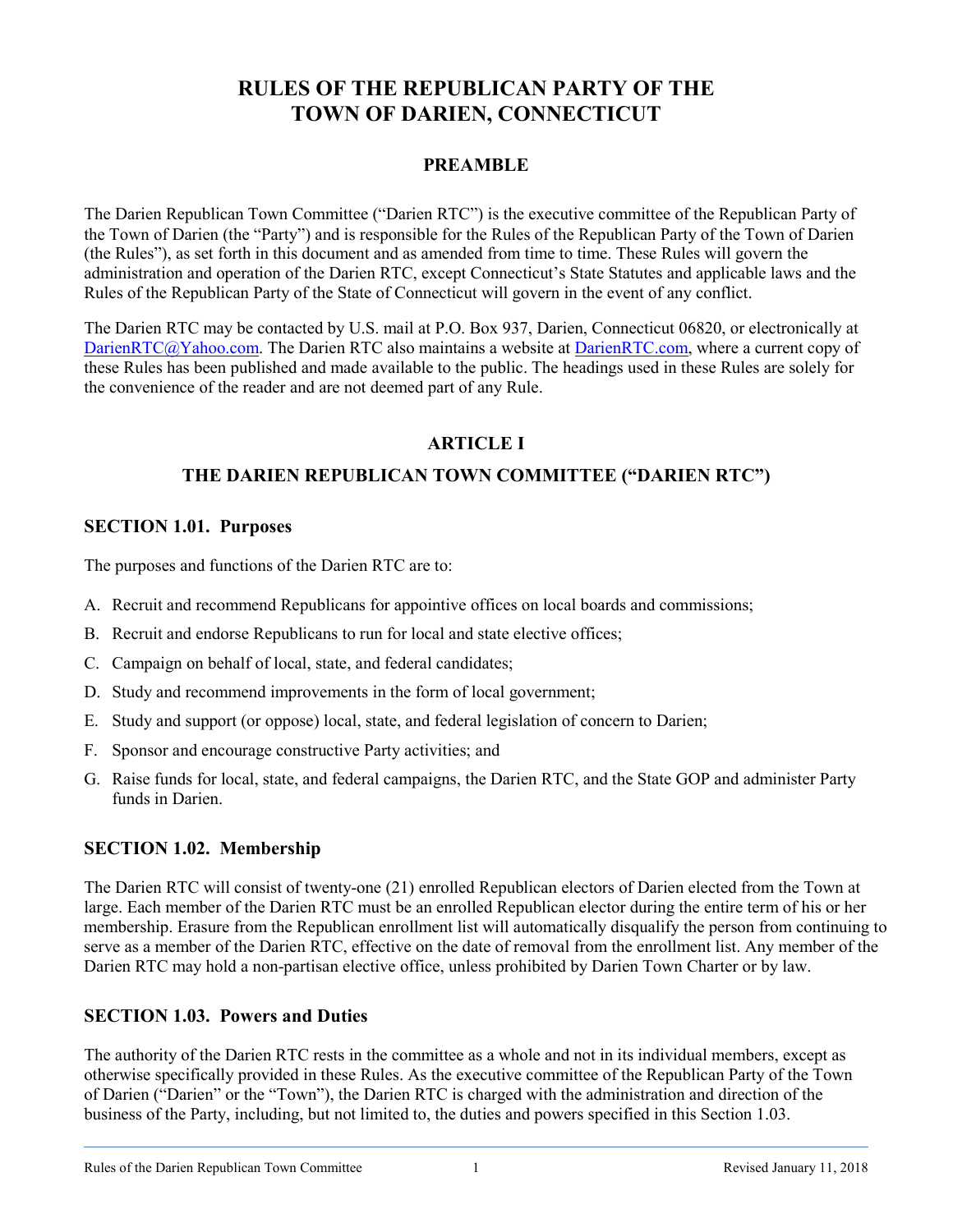#### **A. Selection of Candidates**

- 1. The Darien RTC will select delegates to state and district nominating conventions. The selection of these delegates will be filed with the Darien Town Clerk or as otherwise required by State Statutes, as amended.
- 2. The Darien RTC will initiate and supervise the selection of candidates for municipal office according to the procedures specified in [Section](#page-5-0) 1.04 below.
- 3. The Darien RTC will initiate and supervise the selection of a new Darien RTC by Party Caucus according to the procedures specified in [Section](#page-7-0) 1.05 in combination with the provisions of [Section](#page-16-0) 4.01.

#### **B. Collect and Disburse Funds**

The Darien RTC will collect and disburse Party funds and otherwise serve as the financial agent of the Republican Party of Darien.

#### **C. Encourage Registration and Voting**

The Darien RTC will encourage the affiliation of electors with the Republican Party, encourage and facilitate voting, and promote the success of the Republican Party and the election of duly nominated candidates.

# <span id="page-5-0"></span>**SECTION 1.04. Selection of Candidates for Municipal Office**

#### **A. Schedule for Candidate Selection**

The schedule of selecting candidates for municipal offices will be governed by the dates of General Elections, Primary Elections, and Party Endorsement Caucuses specified by State Statutes, as amended.

#### **B. Nomination of Municipal Candidates**

Prior to the Party Endorsement Caucus and in time to meet the notice rule in [Section](#page-5-1) 1.04(C) below, the Darien RTC will nominate a slate of candidates for the municipal offices to be contested in the General Election.

#### <span id="page-5-1"></span>**C. Notice of the Party Endorsement Caucus**

- 1. **Responsibility to Publish.** The Chair of the Darien RTC or his or her designee (or upon his or her failure to act, the Vice Chair of the Darien RTC) will be responsible for the publication of a notice to the general public about the Party Endorsement Caucus ("the Caucus Notice").
- 2. **Requirement to Publish.** Not less than ten (10) days before the date fixed for the Party Endorsement Caucus, the Darien RTC's Caucus Notice must be published in a newspaper with general circulation in Darien and in a digital electronic medium generally recognized for its Darien readership.
- 3. **Contents of the Caucus Notice.** The Caucus Notice must: (a) state the date, time, place, and purpose of the Caucus, (b) list the offices to be filled and the names of the candidates nominated for those offices by the Darien RTC, and (c) describe the procedure for other candidates to be nominated by petition, noting that nominations from the floor of the Caucus are prohibited.

#### **D. Procedure for Nomination by Petition**

1. **Declaration of Candidacy.** To be nominated by petition, a candidate must submit a declaration of candidacy, as provided in Section 1.02(D)(2) below, which includes: (a) the candidate's name as it appears on Darien's list of registered voters, (b) the title of the office being sought, and (c) the signatures of twenty-five (25) registered Republican electors of Darien.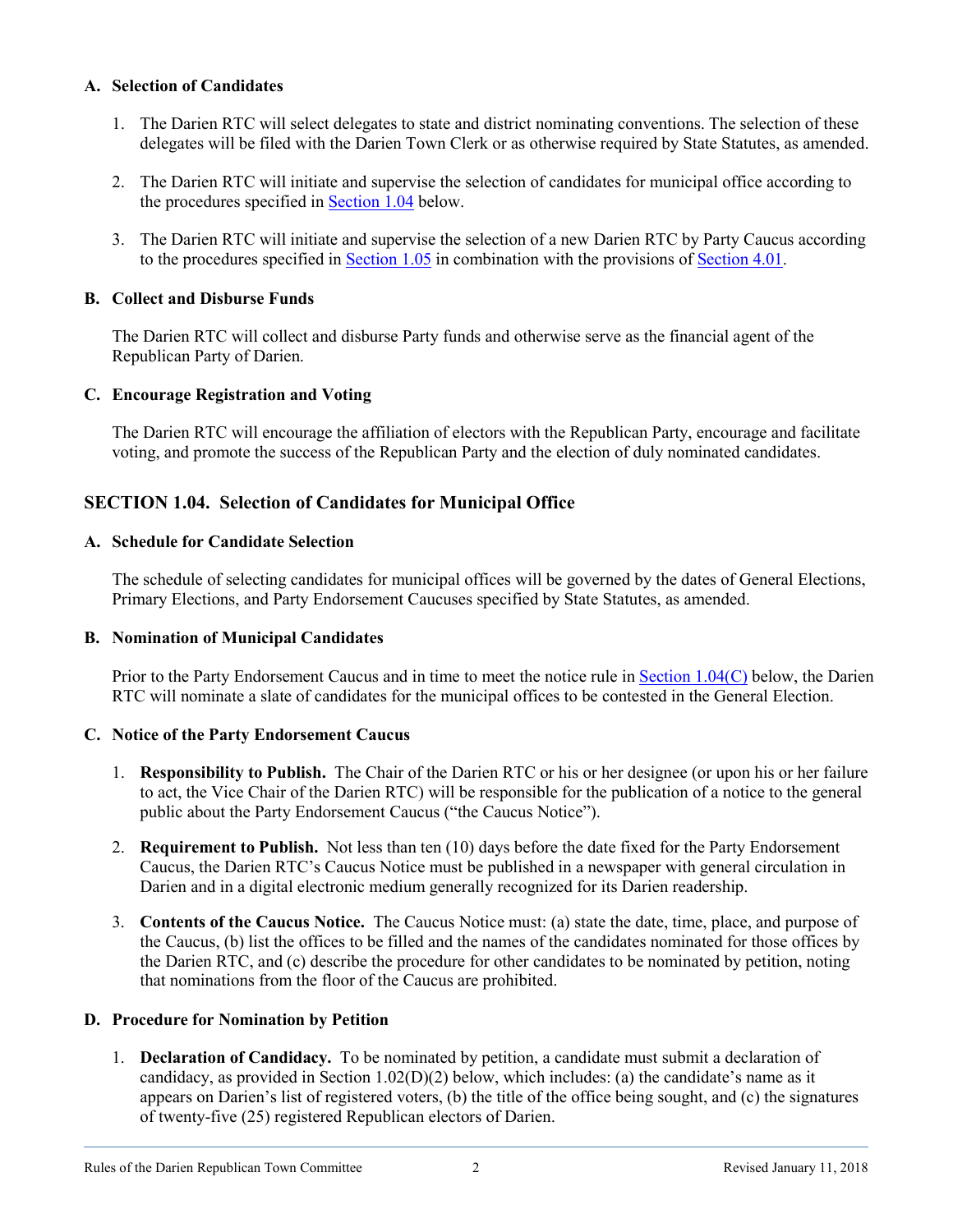2. **Submission of Petitions.** The candidate's declaration must be received by the Chair of the Darien RTC or his or her designee (or upon the failure by these individuals to act, the Vice Chair of the Darien RTC) or by the Secretary of the Darien RTC not less than five (5) days before the date set for the Caucus. Candidates may not file petitions for more than one office.

#### **E. Caucus Endorsement Provisions (Municipal Office)**

- 1. **Eligibility to Attend.** All registered Republican electors of Darien are eligible to attend the Caucus and vote.
- 2. **Caucus Rules Committee.** The Chair of the Darien RTC or his or her designee (or upon the failure by these individuals to act, the Vice Chair of the Darien RTC) will designate a Caucus Rules Committee and its Chair at least sixty (60) days before the Caucus. This Committee will consist of at least three (3) but not more than seven (7) members and may include individuals who are not Darien RTC members. The Rules Committee will meet at least twice before the Caucus to draft Caucus Rules, with reference to the set of rules annexed to this document as Exhibit I.
- 3. **Temporary Chair and Temporary Secretary.** The Chair of the Darien RTC or his or her designee (or upon the failure by these individuals to act, the Vice Chair of the Darien RTC) will designate a Temporary Chair and a Temporary Secretary at least sixty (60) days before the Caucus.
- 4. **Responsibilities of the Temporary Chair.** At the Caucus, the Temporary Chair will (a) call the Caucus to order, (b) request the Temporary Secretary to read the official call (the legal notice) for the Caucus, (c) call for a presentation of and the approval by the Caucus of a draft of Caucus rules proposed by the Caucus Rules Committee, as drafted in accordance with Section 1.04(E)(2) above, and (d) propose the names of Darien Republican electors for election as Permanent Chair and Secretary.
- 5. **Printed Ballots.** Before the Caucus, the Chair of the Darien RTC or his or her designee (or upon failure by these individuals to act, the Vice Chair of the Darien RTC) and the Secretary of the Darien RTC will have prepared a supply of printed ballots for distribution at the Caucus. The printed ballot must list the names of all candidates for all contested offices, whether nominated by the Darien RTC or by petition.
- 6. **Ballots and Voting Controls.** The Darien Republican Registrar of Voters will establish strict controls over the ballots and over the voting process. At least sixty (60) days before the Caucus and in the absence of the Republican Registrar, the Chair of the Darien RTC or his or her designee (or upon the failure by these individuals to act, the Vice Chair of the Darien RTC) will designate a Caucus Credentials Committee, which will act in the Republican Registrar's place and with his or her advice.
- 7. **Nominations from the Floor.** Nominations from the floor are not allowed for any office.
- 8. **Determination of Winning Candidates.** If two or more equal and identical offices are being contested whose terms are of identical length, the candidate(s) with the highest number of votes will be declared the winner(s). In the event of any tie vote, the winner(s) will be determined by a vote cast by the Permanent Chair.
- 9. **Endorsed Republican Slate for Municipal Offices.** Those candidates declared the winners of the contested offices, along with the Darien RTC's nominees for the offices which have not been contested, will, together, comprise the endorsed Republican slate for the municipal offices to be contested in the forthcoming General Election, subject only to challenges by petition candidates in a Primary Election, and will be so certified to the Town Clerk by the Secretary immediately after the Caucus.
- 10. **Governing Rules.** These rules will serve to govern any situation not currently covered by State Statutes or the Rules of the Republican Party of the State of Connecticut.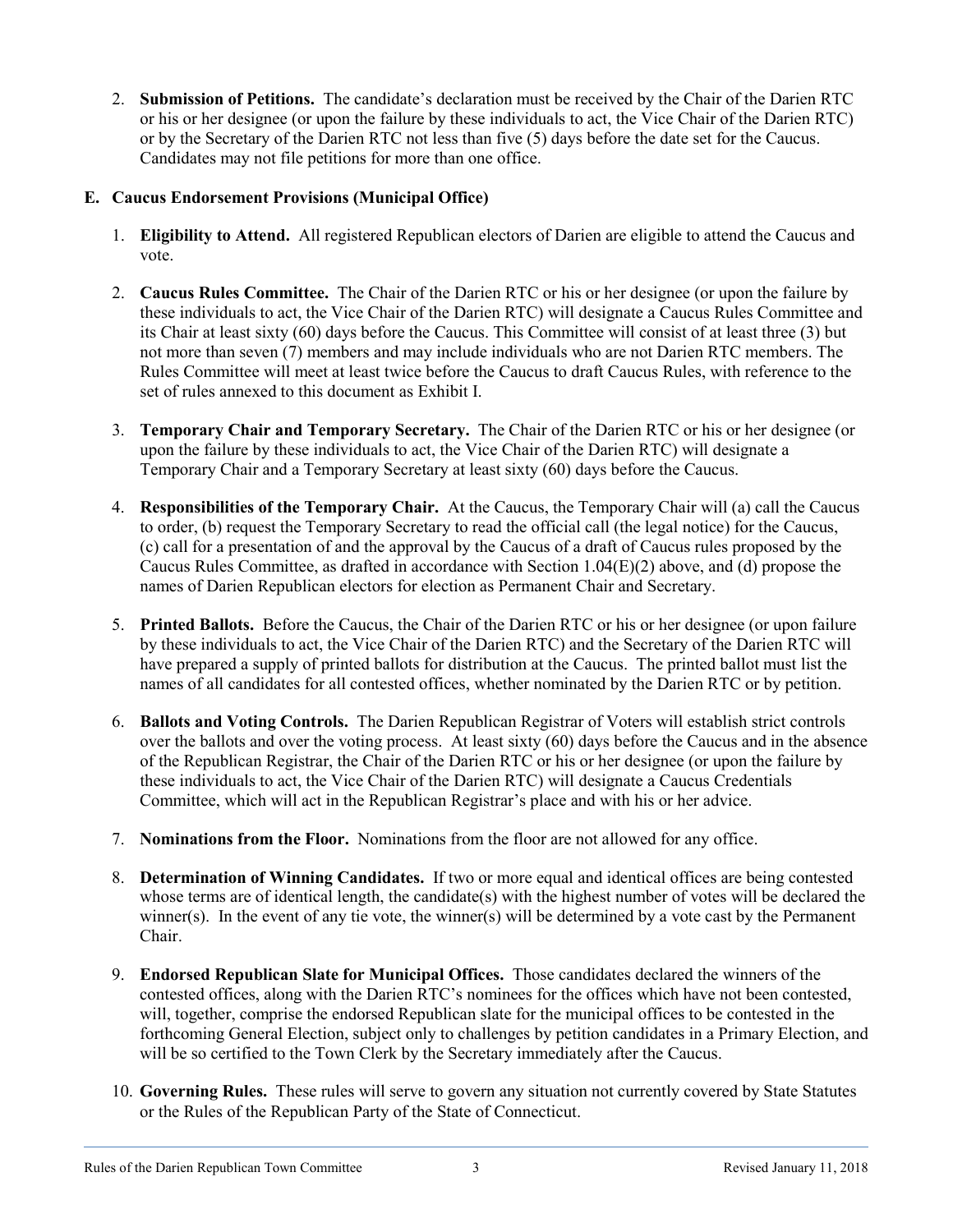#### **F. Filing with the Darien Town Clerk**

The names of Party-endorsed candidates for municipal offices will be filed with the Town Clerk of Darien or as otherwise required in the manner and time prescribed by State Statutes, as amended.

# <span id="page-7-0"></span>**SECTION 1.05. Election of the Darien RTC**

#### **A. Date of Primary**

The date for primaries for the election of Darien RTC members will be the first Tuesday of March in the even-numbered years (Sec. 9-425) or as directed by State Statutes, as amended.

#### **B. Timing of the Party Endorsement Caucus**

- 1. Party-endorsed candidates for Darien RTC membership will be selected by Party Caucus not earlier than the fifty-sixth (56<sup>th</sup>) day, nor later than the forty-ninth (49<sup>th</sup>) day, before the date set for the primary or as otherwise provided by the Secretary of the State of Connecticut according to law.
- 2. It will be the responsibility of the Darien RTC Chair or his or her designee (or upon the failure by these individuals to act, the Vice Chair of the Darien RTC) to set the date for the Caucus.

#### <span id="page-7-1"></span>**C. Notice of the Party Endorsement Caucus**

- 1. **Responsibility to Publish.** The Chair of the Darien RTC or his or her designee (or upon the failure by these individuals to act, the Vice Chair of the Darien RTC) will be responsible for publishing the Darien RTC Caucus Notice at least ten (10) days in advance in a newspaper with general circulation in Darien and in a digital electronic medium generally recognized for its Darien readership.
- 2. **Contents of the Darien RTC Caucus Notice.** The Darien RTC Caucus Notice must specify the date, time, place and purpose of the caucus. The Caucus Notice must include (a) a list of candidates which the Chair of the Nominating Committee of the Darien RTC proposes to nominate to the Caucus for Darien RTC membership, and (b) identification of the voting district in which each candidate resides. The Caucus Notice will specify: "This Caucus is called exclusively to endorse candidates for the Darien Republican Town Committee and (if applicable) to propose amendments to its Rules. No other business will be in order." The Caucus Notice must describe the procedure for other candidates to be nominated by petition, noting that nominations from the floor of the Caucus are prohibited.

#### **D. Procedure for Nomination by Petition**

- 1. **Declaration of Candidacy.** To be nominated by petition, a candidate must submit a declaration of candidacy, as provided in Section  $1.03(D)(2)$  below, which includes: (a) the candidate's name as it appears on Darien's list of registered voters, (b) the title of the office being sought, and (c) the signatures of twenty-five (25) registered Republican electors of Darien.
- 2. **Submission of Petitions.** The declaration must be received by the Chair of the Darien RTC or by his or her designee, or upon his or her failure to act, by the Vice Chair or the Secretary of the Darien RTC not less than five (5) days prior to the date set for the Caucus.

#### **E. Caucus Endorsement Provisions (Darien RTC)**

1. **Eligibility to Attend.** All registered Republican electors of Darien are eligible to attend the Caucus and vote.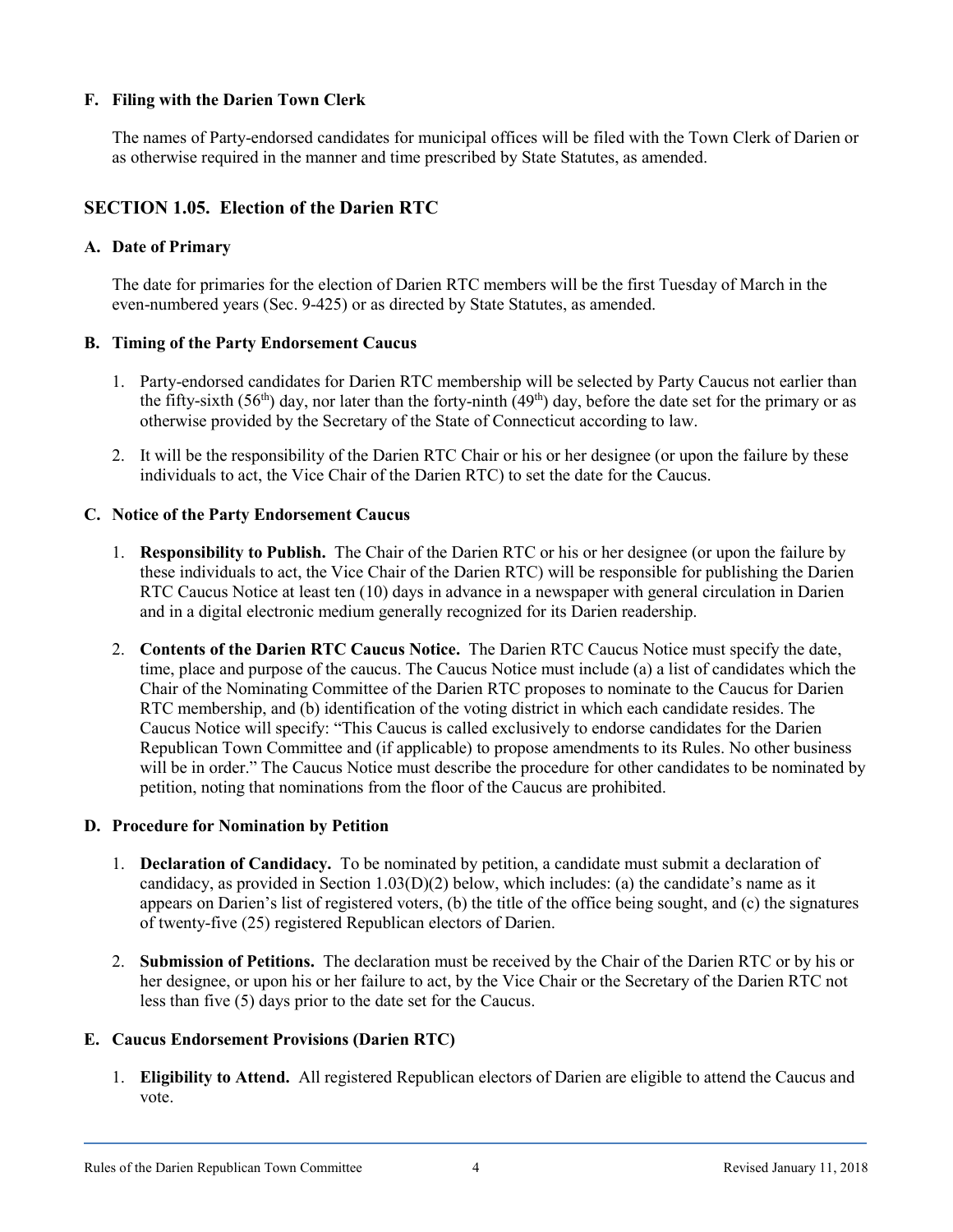- 2. **Caucus Rules Committee. A**t least sixty (60) days before the Caucus, the Chair of the Darien RTC or his or her designee (or upon the failure by these individuals to act, the Vice Chair of the Darien RTC) must designate a Caucus Rules Committee and its Chair. The Caucus Rules Committee will consist of at least three (3) but not more than seven (7) members and may include individuals who are not Darien RTC members. This Committee will meet at least twice before the Caucus to draft Caucus rules with reference to the set of rules annexed to this document as Exhibit II. These Caucus Rules will include a proposal for the Caucus to appoint a Vacancy Committee.
- 3. **Temporary Chair and Temporary Secretary.** At least sixty (60) days before the Caucus, the Chair of the Darien RTC or his or her designee (or upon the failure by these individuals to act, the Vice Chair of the Darien RTC) will designate a Temporary Chair and a Temporary Secretary.
- 4. **Responsibilities of the Temporary Chair.** At the Caucus, the Temporary Chair will (a) call the Caucus to order, (b) request the Temporary Secretary to read the official call (the legal notice) for the Caucus, (c) call for a presentation of and approval by the Caucus of a draft of Caucus rules proposed by the Caucus Rules Committee, as drafted in accordance with Section 1.05(E)(2) above, and (d) propose the names of Darien electors for election as Permanent Chair and Secretary.
- 5. **Printed Ballots.** Before the Caucus, the Chair or his or her designee (or upon the failure by these individuals to act, the Vice Chair of the Darien RTC) and the Secretary of the Darien RTC will have prepared a supply of printed ballots for distribution at the Caucus. The printed ballot must list the names of all candidates for all contested offices, whether nominated by the Darien RTC or by petition.
- 6. **Ballots and Voting Controls.** The Darien Republican Registrar of Voters will establish strict controls over the ballots and over the voting process so that he or she will arrange to have announced at the start of the Caucus when and how votes may be cast and if votes may be cast as soon as all the candidates' names are placed in nomination. At least sixty (60) days before the Caucus and in the absence of the Republican Registrar, the Chair of the Darien RTC or his or her designee (or upon the failure by these individuals to act, the Vice Chair of the Darien RTC) will designate a Caucus Credentials Committee, which will act in the Republican Registrar's place and with his or her advice.
- 7. **Nominations from the Floor.** Nominations from the floor are not allowed.
- 8. **Determination of Winning Candidates.** In the event of any tie vote, the winner will be determined by a vote cast by the Permanent Chair.
- 9. **Endorsed Republican Slate for Darien RTC Membership.** Those candidates declared the winners, in the event there is a contest, or the Darien RTC's nominees if there is no contest, will constitute the endorsed Republican slate for Darien RTC membership, subject only to challenges by petition candidates in a Primary Election, and will be so certified to the Town Clerk by the Secretary immediately after the Caucus.
- 10. **Governing Rules.** These rules will govern any situation not currently covered by State Statutes and the Rules of the Republican Party of the State of Connecticut.
- 11. **Filing with the Darien Town Clerk.** The names of Party-endorsed candidates for Darien RTC membership will be filed with the Town Clerk of Darien or as otherwise required in the manner and time prescribed by State Statutes, as amended.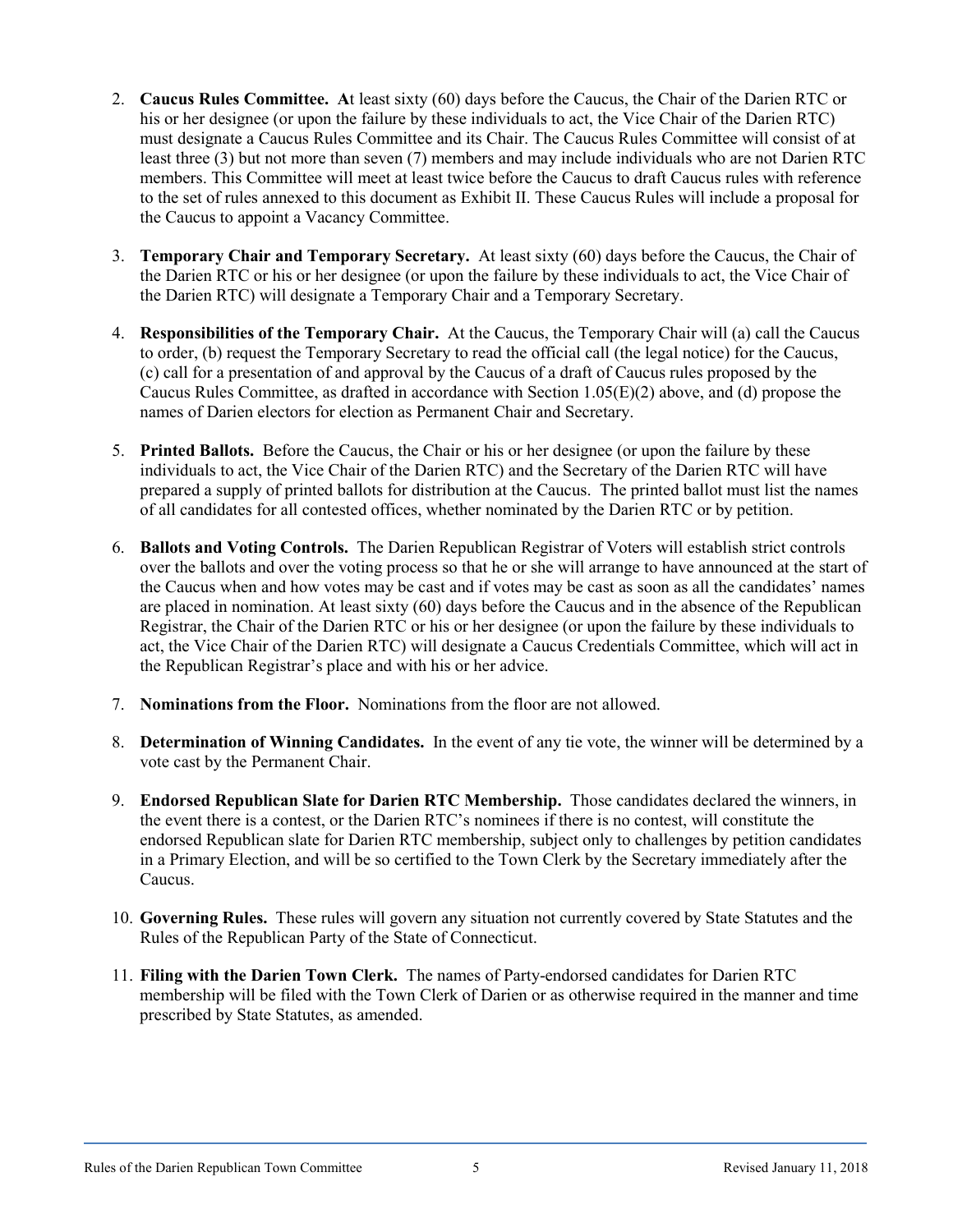# **SECTION 1.06. Term of Service**

The term of Darien RTC members will begin on the first Monday following the date of the primary set for their election, whether or not held, and they will serve for two (2) years or until their successors will have been chosen, but not more than twenty-six (26) months. The terms of all members will end on the same day.

#### **SECTION 1.07. Vacancies**

Vacancies occurring in the Darien RTC membership or elected officers will be filled by written vote of the remaining members of the Darien RTC. Member resignations should be submitted in writing to the Chair. The Secretary will file the name and address of the person filling any vacancy with the Secretary of the Republican State Central Committee.

# **SECTION 1.08. Darien RTC Chair and Other Officers**

#### **A. Officers**

#### 1. **Election of Officers.**

- a. The Darien RTC will meet within two (2) weeks after the beginning of its term at the call of the previous Darien RTC Chair (or in the event of his or her failure to act, at the call of a member of the State Central Committee from the district in which the previous Chair resides).
- b. At the first meeting of the Darien RTC membership, members of the Darien RTC must elect by written vote and from within the Darien RTC membership (1) a Chair, (2) a Vice Chair, (3) a Secretary, (4) a Treasurer, and (5) any other officers as necessary.
- 2. **Election of Deputy Officers.** Following the election of the Darien RTC officers and at any time afterwards, the Chair may call for the election by written vote from within the Darien RTC membership of (a) a Deputy Vice-Chair to report to the Chair, (b) a Deputy Treasurer to report to the Treasurer, or (c) a Deputy Secretary to report to the Secretary. The duties of these deputies will be to support and assist their respective primary officers in the discharge of the primary officers' duties.
- 3. **Terms of Office.** The terms of all officers will be for two (2) years or until their successors have been duly elected and qualified, but no more than twenty-six (26) months.

#### **B. Duties**

- 1. **Chair of the Darien RTC.** The duties of the Darien RTC Chair include, but are not limited, to the following:
	- a. Attend Senatorial District meetings or provide a proxy;
	- b. Attend Congressional District meetings or provide a proxy;
	- c. Attend and conduct Darien RTC meetings;
	- d. Present a report at each Darien RTC meeting as to what transpired at the most recent State Central Committee meeting or ensure that a State Central Committee representative delivers the report;
	- e. Designate the Campaign Treasurer for local campaigns; and
	- f. Any other duties pertinent to the office.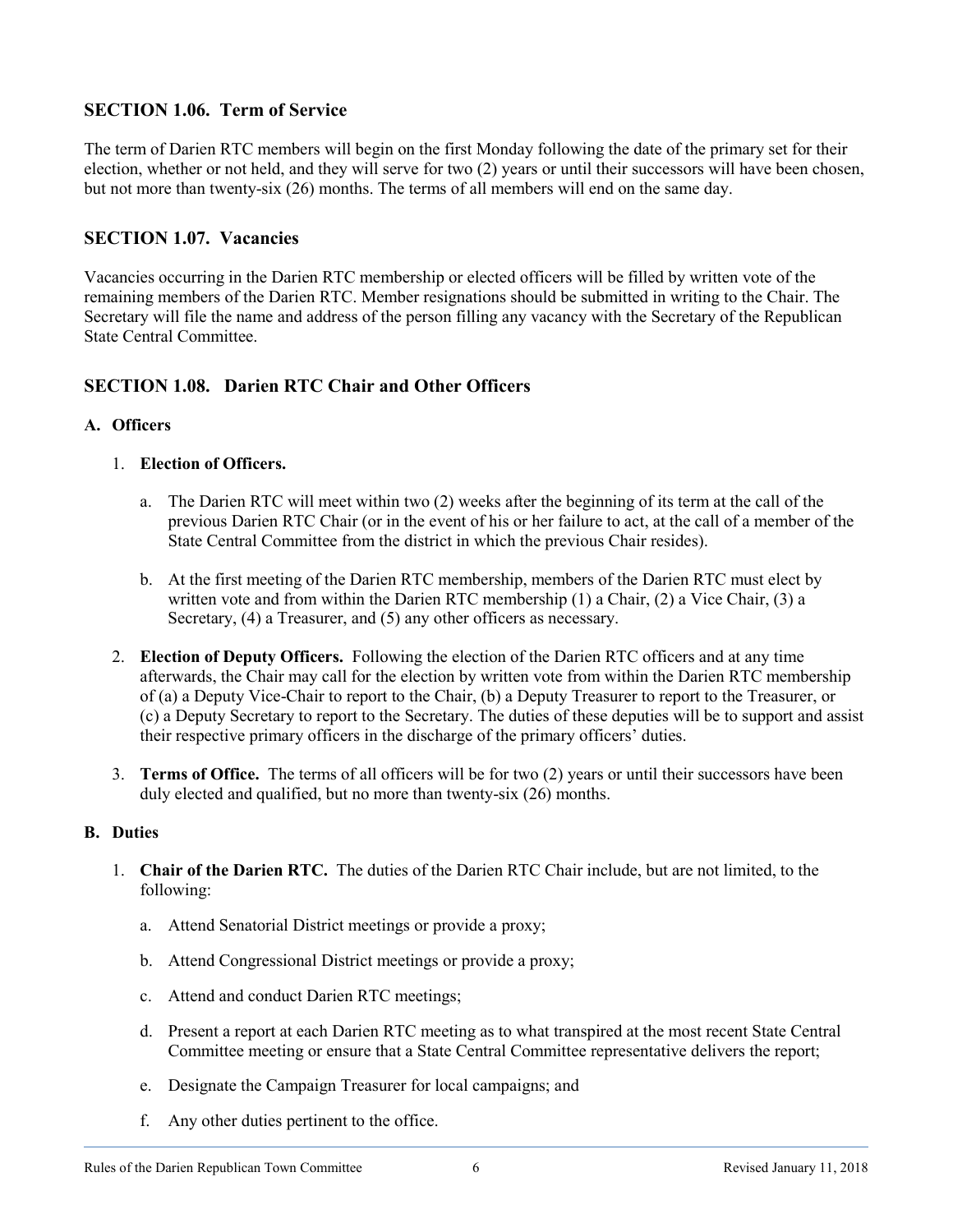- 2. **Vice Chair**. The duties of the Darien RTC Vice Chair include, but are not limited to, the following:
	- a. Attend Senatorial District meetings or provide a proxy;
	- b. Attend Congressional District meetings or provide a proxy;
	- c. After a vacancy in the office of the Darien RTC Chair, the Vice Chair will be responsible for determining the time, date, and place for a Darien RTC meeting to select a new Chair. If the Vice Chair does not act within two (2) weeks of the vacancy, the members of the State Central Committee from the district in which the Vice Chair resides will be responsible for scheduling and calling the meeting; and
	- d. Any other duties pertinent to the office.
- 3. **Treasurer.** The duties of the Darien RTC Treasurer include, but are not limited to, the following:
	- a. Maintain accurate financial records and give a financial report at each Darien RTC meeting;
	- b. Ensure all election finance laws are complied with by the Darien RTC and instruct and assist various Campaign Treasurers with compliance; and
	- c. Any other duties pertinent to the office.
- 4. **Secretary.** The duties of the Darien RTC Secretary include, but are not limited to, the following:
	- a. Notify the Town Chair, the Darien RTC members and State Central Committee members of the time, date, and place of each Darien RTC meeting;
	- b. Keep a record of the minutes of each meeting and ensure that the minutes of each meeting are acted upon by the Darien RTC;
	- c. Keep orderly attendance records of Darien RTC meetings and report the total attendance and absences of Darien RTC members every six (6) months, as well as report absences in the minutes of each Darien RTC meeting;
	- d. Furnish to the State Chair at least every six (6) months a list of dates and places of all Darien RTC meetings held during the previous six (6) months;
	- e. Furnish to the State Chair at least annually a list of Darien RTC officers and notify the State Chair of any changes as they occur;
	- f. Within one week after organization of the Darien RTC, file with the Secretary of the State Central Committee (1) the names and address of the officers and members of the Darien RTC, and (2) the name and address of the Republican Registrar of Voters; and
	- g. Any other duties pertinent to the office.

#### **SECTION 1.09. Removal of Darien RTC Officers**

The Chair, the Vice Chair, or other elected officers of the Darien RTC may be removed by the affirmative vote of two-thirds (2/3) of the entire authorized membership of the Darien RTC at a duly warned meeting called for that purpose by one-third (1/3) of the members of the Darien RTC on not less than five (5) days' written notice to all members.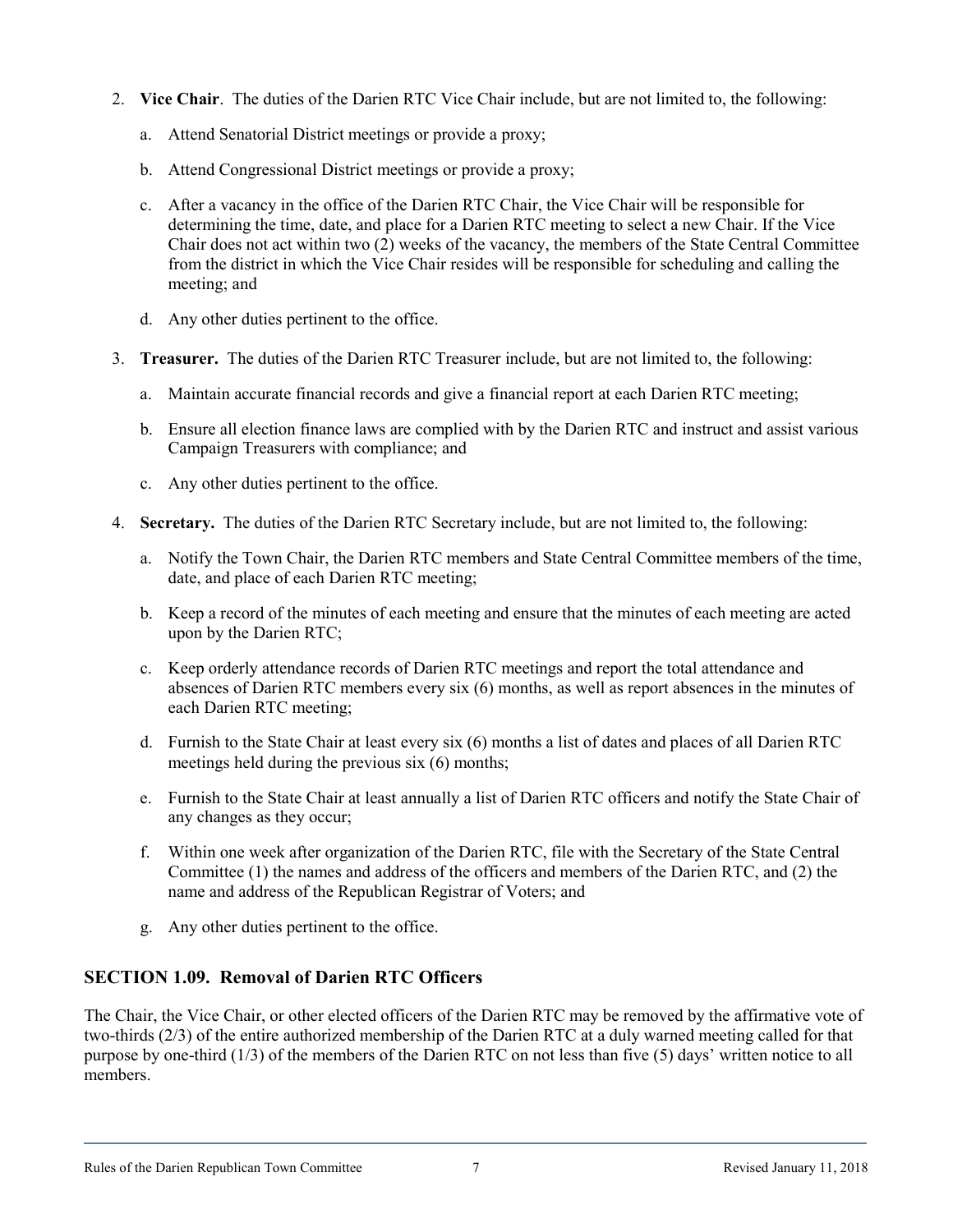# **ARTICLE II**

# **DARIEN RTC MEETINGS**

# **SECTION 2.01. Call of Meetings**

#### **A. Regular Meetings and Notice**

The Darien RTC will hold a regular meeting each month. The Secretary will give at least five (5) days' written notice of each regular meeting, stating location, date, and hour to all members of the Darien RTC and State Central Committee members of the Districts.

#### **B. Open Meetings**

All Darien RTC meetings will be open to the public, except when a majority of members present and voting elect to go into executive session because of unusual circumstances.

#### **C. Special Meetings**

- 1. **Call of Special Meetings.** Special meetings will be called by the Chair within ten (10) days after receiving a written request from eight (8) members of the Darien RTC.
- 2. **Notice of Special Meetings.** The Secretary will give at least two (2) days' notice, stating the time, place, and purpose of each special meeting, to all Darien RTC members and State Central Committee members of the Districts, except as provided in Section 2.01(C)(3) below.
- 3. **Special Meetings for Endorsement of Nominations.** Special meetings at which nominations for endorsement are to be made will be called by the Chair not less than five (5) days after notice of the special meeting has been given by the Secretary to all Darien RTC members and State Central Committee members of the Districts.

#### **SECTION 2.02. Quorum**

A majority of the existing membership of the Darien RTC will constitute a quorum for the transaction of all business at any regular or special meeting.

#### **SECTION 2.03. Voting**

#### **A. Majority Vote**

Except as otherwise provided, action on all matters will be by a majority of those Darien RTC members present and voting at the meeting.

#### **B. Voting**

Election of Darien RTC officers and members and votes for nominations of candidates to be endorsed for elective offices will be by written, signed ballots, counted after all ballots are collected, and the results will be recorded in the minutes of the meeting. The order of voting at the meeting will be prescribed by the Darien RTC on a date before that meeting.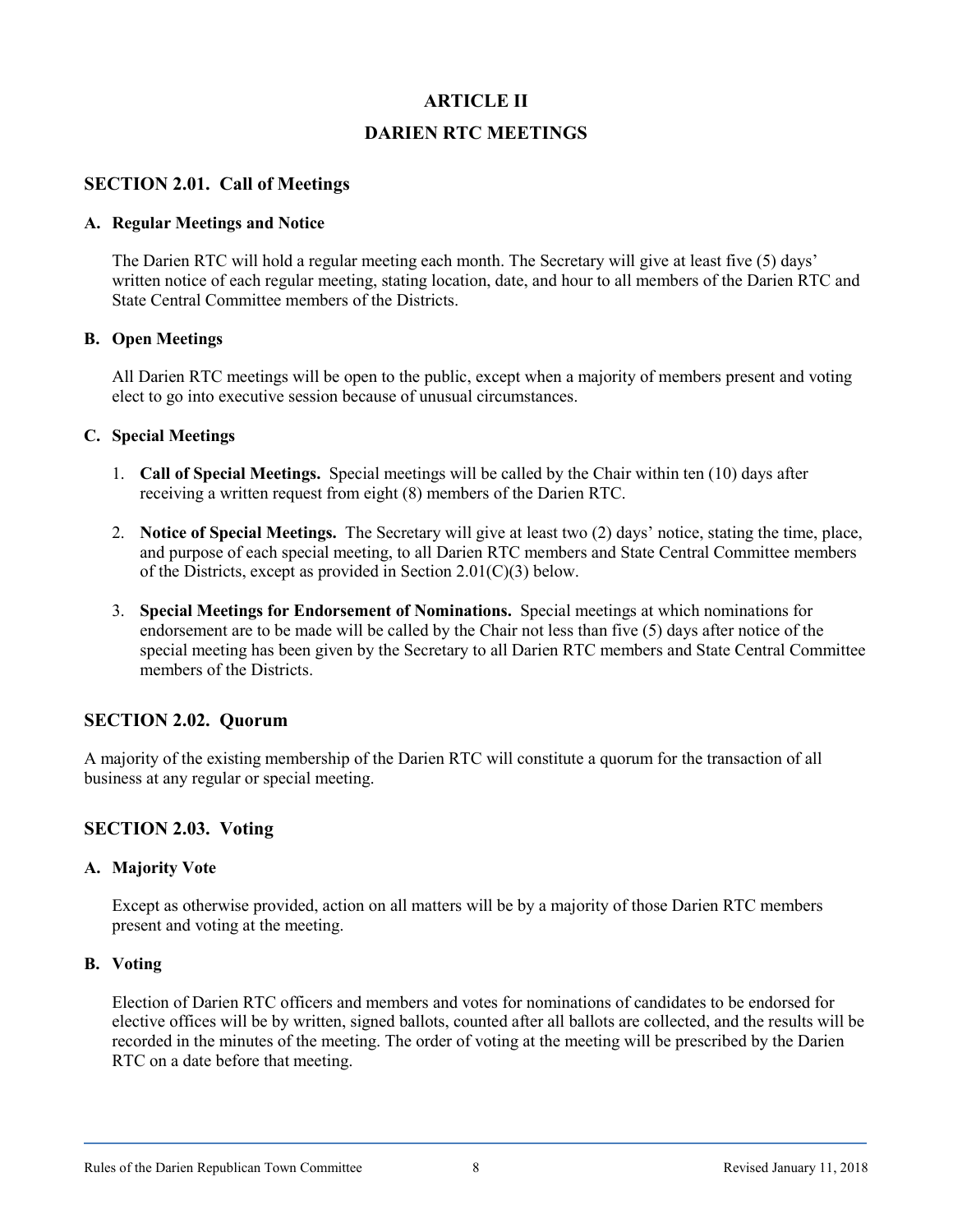#### <span id="page-12-0"></span>**C. Voting on Nominations for Endorsements for Elective Offices**

On votes for nominations of candidates to be endorsed for elective offices, balloting will continue until one candidate receives the votes of a majority of those present and voting. If more than one candidate is to be endorsed for the same Board, Commission, or like body, subsequent ballots will be cast after the first candidate has been nominated until a second candidate receives the votes of a majority of those present and voting. The same procedure will be followed, if necessary, for subsequent nominations for the same Board, Commission, or like body until candidates have been nominated for all openings.

#### **D. Voting for Recommendations for Appointive Offices**

Voting for recommendations for appointive offices will be by voice vote, unless there are more candidates than vacancies, in which case, voting will be by written ballot, following the procedure specified in Section [2.03\(C\),](#page-12-0) above.

#### **E. Tie Votes**

In the event of a tie, the Chair or presiding officer will cast a vote to break the tie. This vote will be in addition to any regular voting rights which the Chair or the presiding officer may have.

# **SECTION 2.04. Rules of Order**

All matters of procedure not specifically covered will be determined by rules published in the current edition of *Robert's Rules of Order Newly Revised*.

#### **ARTICLE III**

# **STANDING COMMITTEES**

#### **SECTION 3.01. Administrative Committee**

#### **A. Administrative Committee and Membership**

There will be an Administrative Committee of the Darien RTC, which will be composed of the officers of the Darien RTC and the Chairs of the Candidate Recruitment Committee, the District Organization Committee, and the Finance Committee.

#### **B. Meetings**

The Administrative Committee will meet in person or by telephone at least one week before each regular Darien RTC meeting. The Chair of the Darien RTC will be Chair of the Administrative Committee, except if the Chair is absent, the Vice Chair will act as Chair. A majority will be a quorum.

#### **C. Duties**

The Administrative Committee has the duty to plan and to distribute an agenda for each Darien RTC meeting at least 48 hours before the meeting and to perform any other duties as may be directed or authorized by the Darien RTC.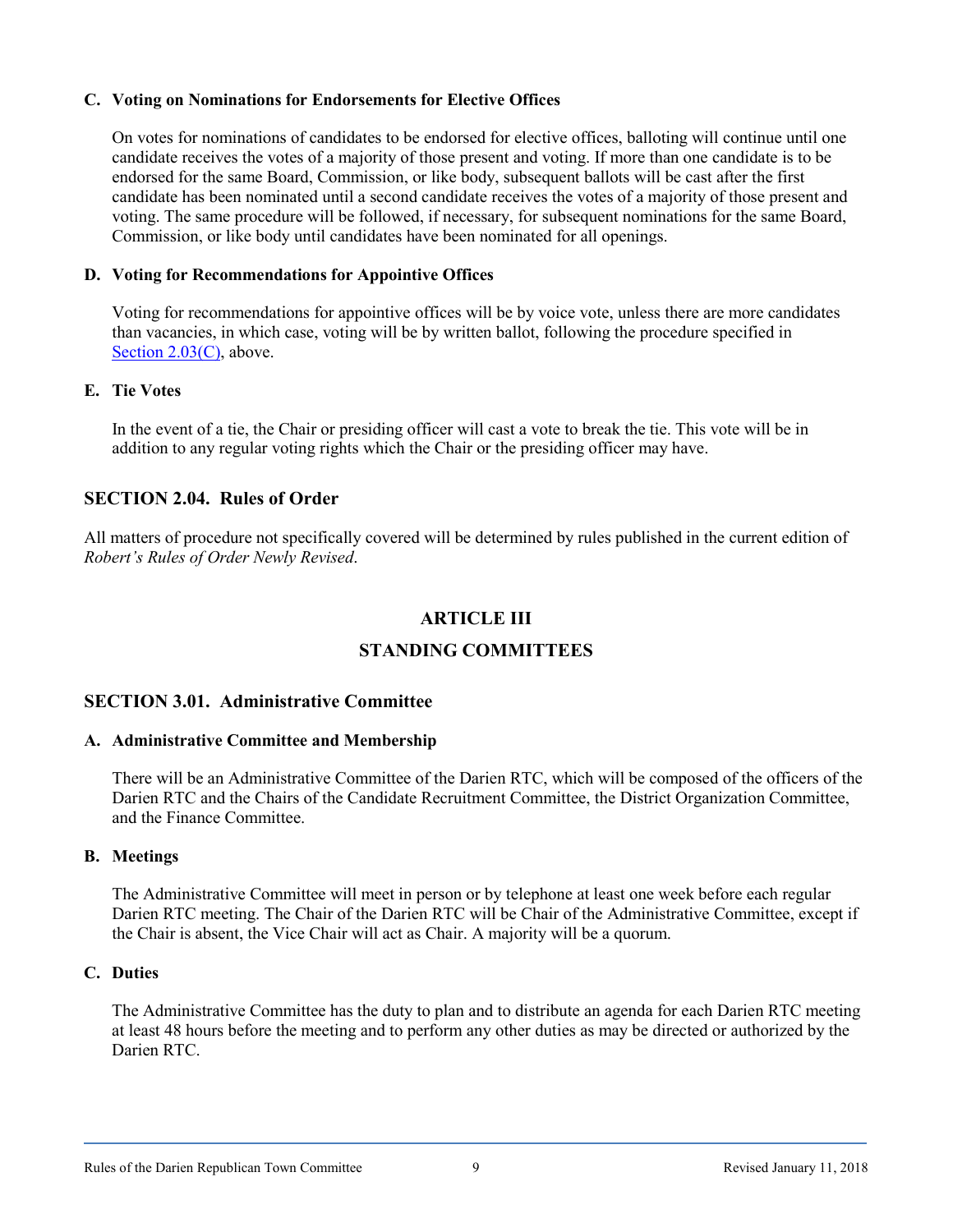# **SECTION 3.02. Candidate Recruitment Committee**

#### **A. Candidate Recruitment Committee and Membership**

There will be a Candidate Recruitment Committee composed of at least six (6) members, each of whom will be a member of the Darien RTC and no more than four (4) will have served the same number of terms on the Darien RTC.

#### **B. Meetings**

The Candidate Recruitment Committee will meet as often as necessary to carry out its duties, except that the Chair of the Darien RTC may call a meeting of the Candidate Recruitment Committee at any time. A majority will constitute a quorum.

#### **C. Duties**

The Candidate Recruitment Committee will have the responsibility to identify and encourage potential candidates for elective and appointive offices and to interview potential candidates, except for potential candidates for Darien RTC membership, and to make recommendations to the Darien RTC. If requested by twenty-five percent (25%) or more of the Darien RTC members, potential candidates other than those recommended by the Candidate Recruitment Committee will be interviewed by the Darien RTC.

# **SECTION 3.03. Finance Committee**

#### **A. The Finance Committee and Membership**

There will be a Finance Committee, and at least three (3) members of that Committee must be members of the Darien RTC. If the Treasurer of the Darien RTC is not a regular member of the Finance Committee, he or she will be an ex-officio member, as will the Chair of the Darien RTC. The Committee may include additional members who need not be members of the Darien RTC.

#### **B. Meetings**

The Finance Committee will meet as often as necessary to carry out its duties, except that the Chair of the Darien RTC may call a meeting of the Finance Committee at any time. A majority will constitute a quorum.

#### **C. Duties**

The Finance Committee has the duty to conduct all fund-raising activities to be undertaken by the Darien RTC.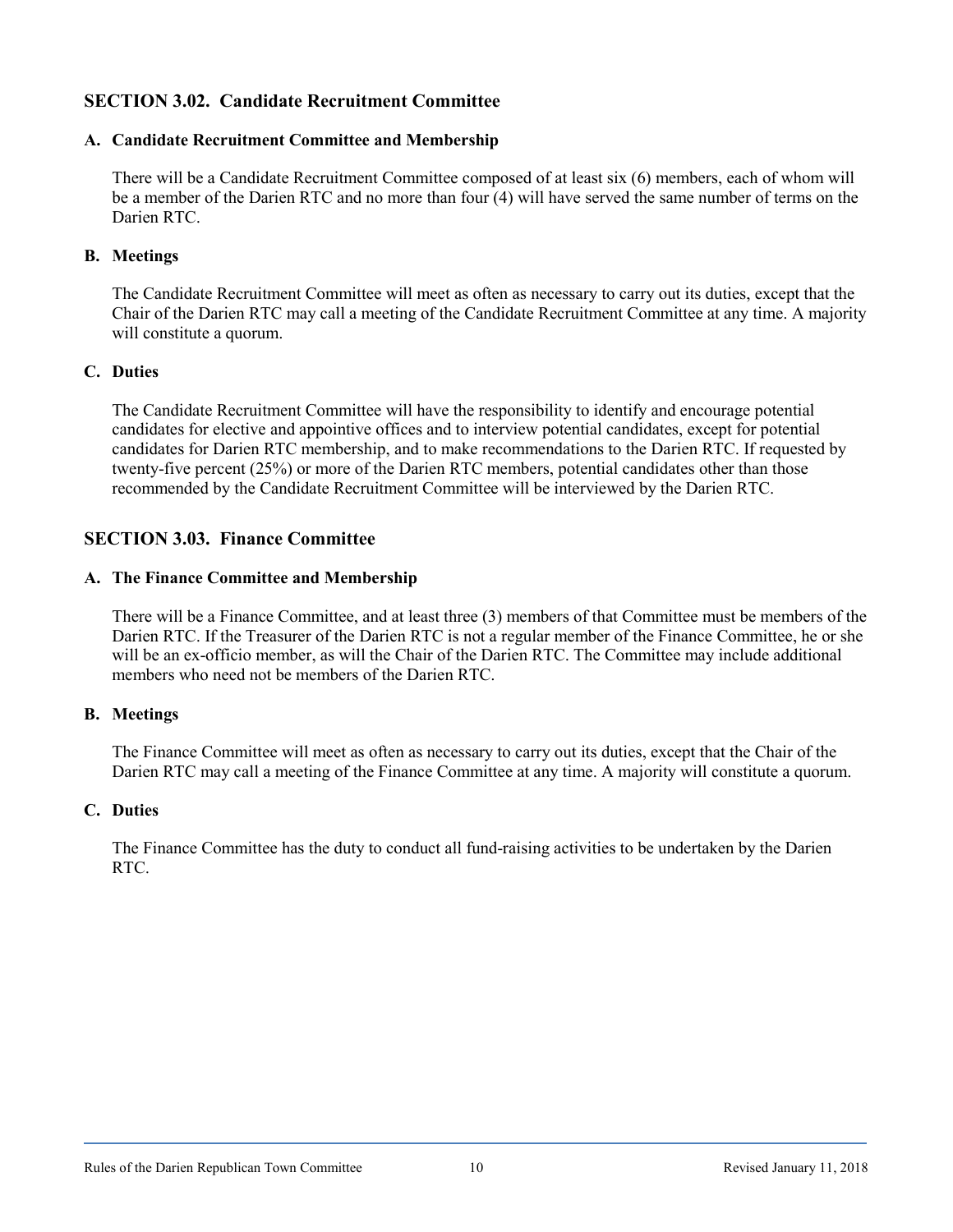# **SECTION 3.04. District Organization Committee**

#### **A. District Organization Committee and Membership**

There will be a District Organization Committee, which will be composed of at least five (5) members of the Darien RTC. The Committee may include additional members who need not be members of the Darien RTC.

#### **B. Meetings**

The District Organization Committee will meet as often as necessary to carry out its duties, except that the Chair of the Darien RTC may call a meeting of the District Organization Committee at any time. A majority will constitute a quorum.

#### **C. Duties**

The District Organization Committee will have the duty to build and maintain strong and responsive district organizations within Darien and establish and carry out voter-information and similar programs in order to encourage maximum participation by Republican voters in the electoral process. The District Organization Committee will guide and supervise the activities of the Voter Registration Committee.

#### **SECTION 3.05. Voter Registration Committee**

#### **A. Voter Registration Committee and Membership**

There will be a Voter Registration Committee, and at least three (3) members of that Committee will be members of the Darien RTC. The committee may include additional members who need not be members of the Darien RTC. The Chair of the District Organization Committee, if not a regular member of the Voter Registration Committee, will be an ex-officio member.

#### **B. Meetings**

The Voter Registration Committee will meet as often as necessary to carry out its duties, except that the Chair of the Darien RTC or the Chair of the District Organization Committee may call a meeting of the Voter Registration Committee at any time. A majority will constitute a quorum.

#### **C. Duties**

The Voter Registration Committee will be responsible for establishing and actively implementing methods for encouraging unregistered and unaffiliated citizens to register as Republicans. The Voter Registration Committee will coordinate its activities closely with and be guided by the District Organization Committee.

# **SECTION 3.06. Publicity and Public Affairs Committee**

#### **A. Publicity and Public Affairs Committee and Membership**

There will be Publicity and Public Affairs Committee, composed of at least four (4) members of the Darien RTC. The Committee may include additional members who need not be members of the Darien RTC.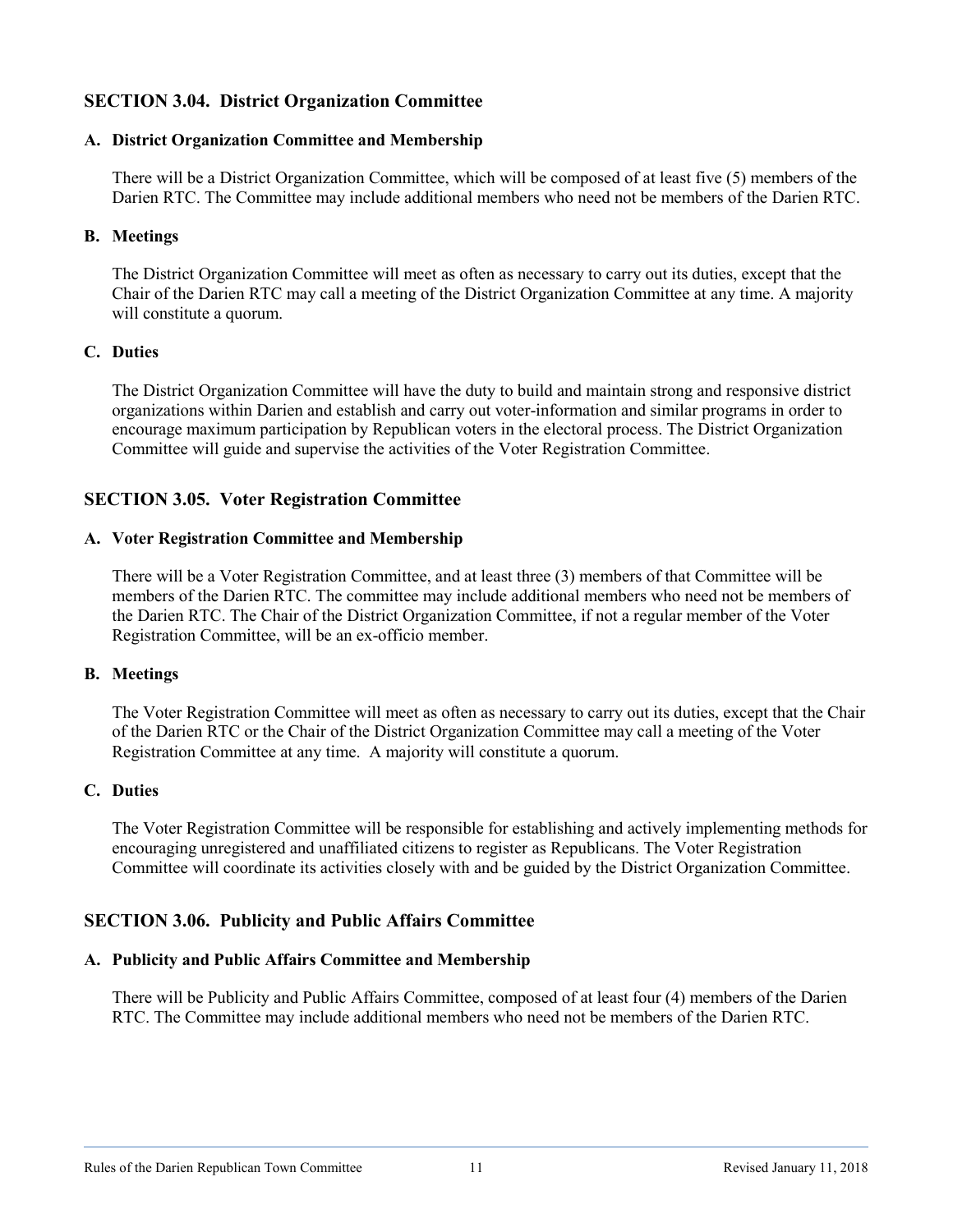#### **B. Meetings**

The Publicity and Public Affairs Committee will meet as often as necessary to carry out its duties, except that the Chair of the Darien RTC may call a meeting of the Publicity and Public Affairs Committee at any time. A majority will constitute a quorum.

#### **C. Duties**

The Publicity and Public Affairs Committee will (1) establish and maintain good working relations with the media, (2) handle the preparation and release of official Darien RTC publicity, (3) assist in and coordinate the dissemination of publicity materials, and (4) help plan and organize social functions or events beneficial to the Republican Party and its candidates and to the Darien RTC.

#### **SECTION 3.07. Rules Committee**

#### **A. Rules Committee and Membership**

There will be a Rules Committee composed of at least two (2) members of the Darien RTC. The Committee may include additional members who need not be members of the Darien RTC. The Chair will be the Parliamentarian of the Darien RTC.

#### **B. Meetings**

The Rules Committee will meet as often as necessary to carry out its duties, except that the Chair of the Darien RTC may call a meeting of the Rules Committee at any time. A majority will constitute a quorum.

#### **C. Duties**

The Rules Committee will have the duty to recommend to the Darien RTC any changes in these Rules and, after referral by the Darien RTC, to make recommendations as to the propriety of any proposed Rule change.

#### **SECTION 3.08. Platform Committee**

#### **A. Platform Committee and Membership**

There will be a Platform Committee composed of at least three (3) members of the Darien RTC. The Committee may include additional members who need not be members of the Darien RTC.

#### **B. Meetings**

The Platform Committee will meet as often as necessary to carry out its duties, except that the Chair of the Darien RTC may call a meeting of the Platform Committee at any time. A majority will constitute a quorum.

#### **C. Duties**

The Platform Committee will have the duty to establish and regularly review a platform of guiding principles of the Darien RTC and, from time to time, to make recommendations to the Darien RTC for revising the Platform. The Platform Committee will also organize and carry out educational events, speeches, and programs in order to heighten public awareness of the Platform, as well as other local, state, and federal issues of concern to Darien.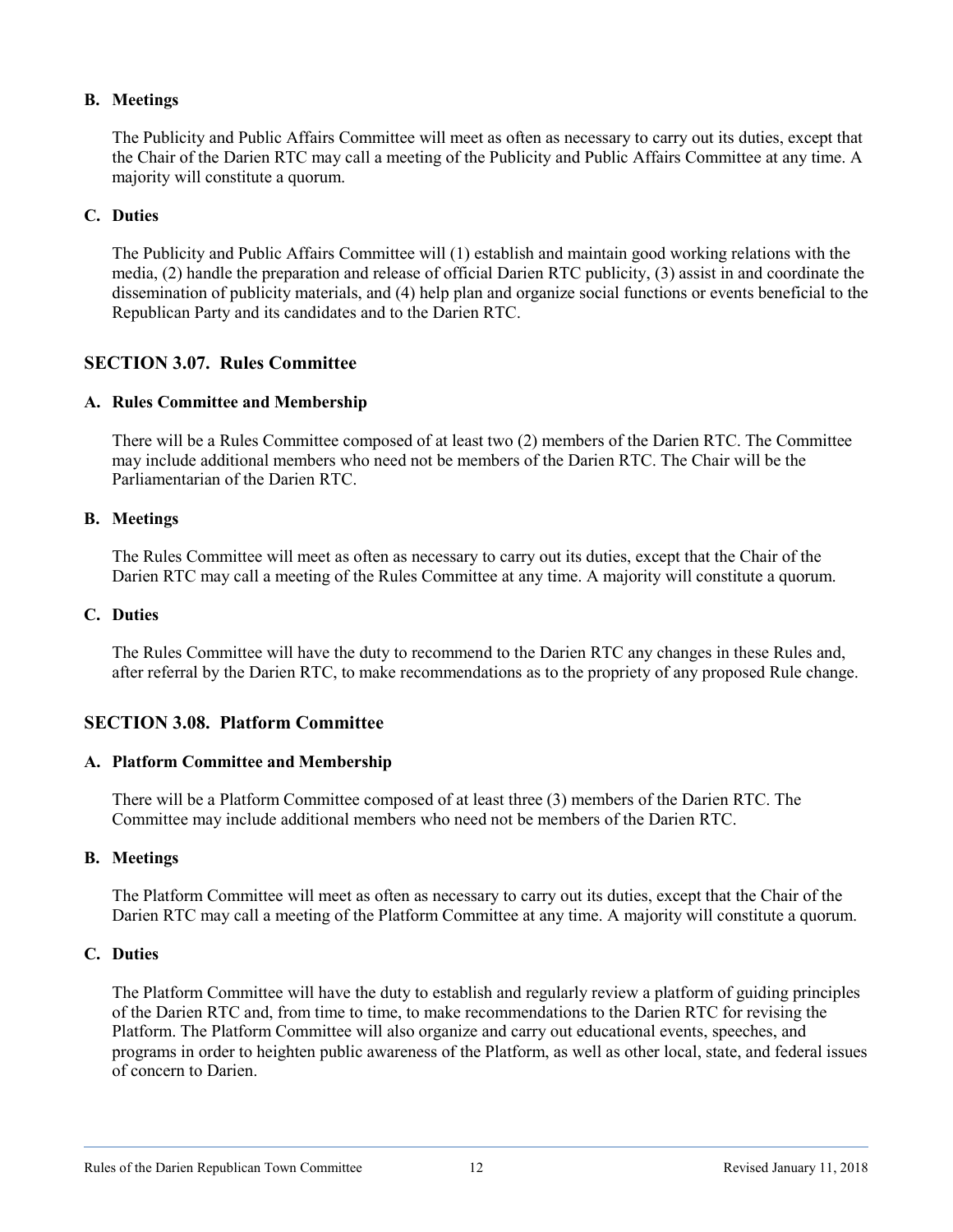# **SECTION 3.09. Campaign Committee**

#### **A. Campaign Committee and Membership**

There will be a Campaign Committee composed of at least three (3) members of the Darien RTC. The Committee may include additional members who need not be members of the Darien RTC.

#### **B. Meetings**

The Campaign Committee will meet as often as necessary to carry out its duties, except that the Chair of the Darien RTC may call a meeting of the Campaign Committee at any time. A majority will constitute a quorum.

#### **C. Duties**

The Campaign Committee will have the duty to take charge of all campaign organizational efforts to advance the candidacy of all Republican candidates. These efforts will include obtaining an operating headquarters, preparing campaign budgets, coordinating with the Publicity and Public Affairs Committee in preparing and disseminating campaign publicity releases, and contracting for political advertising.

# **SECTION 3.10. Appointments to Standing Committees**

The Chair of the Darien RTC will appoint the Chairs and members of the standing committees.

# **ARTICLE IV**

# **SPECIAL COMMITTEES**

#### <span id="page-16-0"></span>**SECTION 4.01. Nominating Committee**

#### **A. Nominating Committee and Membership**

- 1. **Appointment of Members.** There will be a Nominating Committee composed of nine (9) Republican electors of Darien. Members of the Nominating Committee will be appointed by the Darien RTC not less than eight (8) weeks before the date on which the Party Caucus must be held.
- 2. **Membership Rules.** The following rules will apply in the selection of the nine (9) members of the Nominating Committee:
	- a. Not more than three (3) Committee members may be current members of the Darien RTC and none of these three members may be a candidate for re-election;
	- b. No more than two (2) Committee members can be elected office-holders (excluding members of the Darien RTC) in the Town's government; and
	- c. No member of this Nominating Committee can be included in the slate of eligible candidates recommended to the Party Caucus for endorsement to the successor Darien RTC.

#### **B. Meetings**

The Nominating Committee will meet as often as necessary to carry out its duties and will elect its own Chair, Vice-Chair, and Secretary. A majority will constitute a quorum.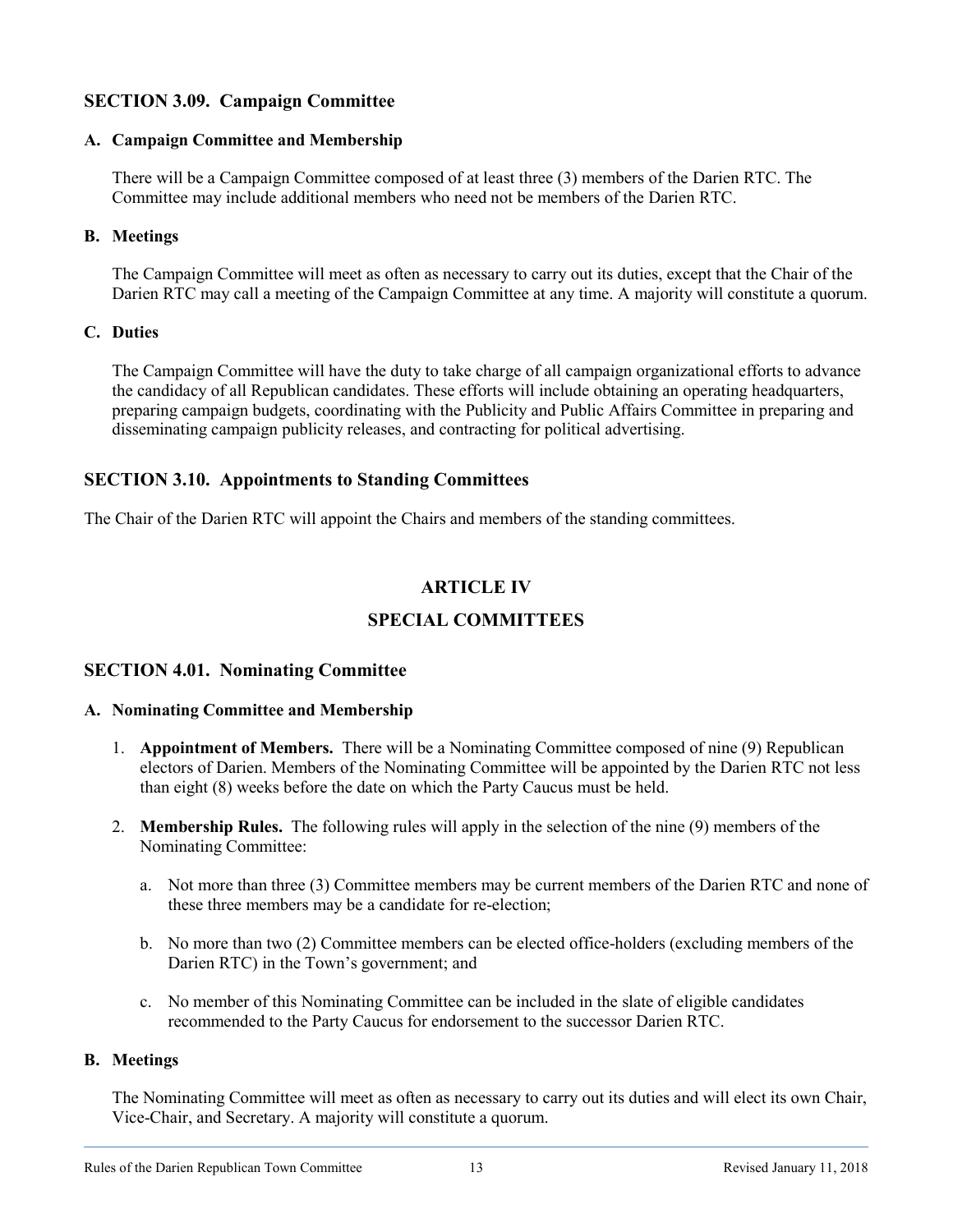# **C. Duties**

- 1. **Primary Duty.** The Nominating Committee will have the duty to recommend to the Party Caucus a full slate of eligible nominees for endorsement to the successor Darien RTC.
- 2. **Notice Requirement.** The Nominating Committee must notify the public of its nominees not less than ten (10) days before the date fixed for the Party Endorsement Caucus by publishing a notice in a newspaper with general circulation in Darien and in a digital electronic medium generally recognized for its Darien readership. The notice must include the list of its nominees, preferably presented jointly with the notice required in Section  $1.05(C)$ .
- 3. **Duties at the Party Caucus.** The Nominating Committee must submit to the Party Caucus, in writing, the list of its nominees on the date that the Caucus meets to determine the matter of endorsements. It will make every effort to ensure that those nominated are eligible for membership under these Rules, are broadly representative of the Republican electorate of Darien, and are willing and able to serve.
- 4. **Termination of the Nominating Committee**. Upon endorsement of candidates for the successor Darien RTC, the Nominating Committee will cease to serve.

# **SECTION 4.02. Additional Committees**

The Darien RTC may, from time to time, and for any duration as it desires, appoint other special committees to function in accordance with the resolution of the Darien RTC creating the special committee. The membership of these committees may come from within or without, or from each in part, as the Darien RTC deems best, considering the nature of the duties to be performed by the special committee.

# **ARTICLE V PRIMARIES**

#### **SECTION 5.01. Filing**

Candidacies of persons other than Party-endorsed candidates for nomination by the Republican Party to any municipal office or for election as Darien RTC members or as delegates to conventions will be filed in the manner prescribed by State Statutes, as amended.

#### **SECTION 5.02. Vacancies**

Any vacancy occurring in the slate of Party-endorsed candidates in the period between the date of the Caucus through the date of the Primary (except for vacancies in Caucus-endorsed candidates for the Darien RTC, which must be decided by a Vacancy Committee designated by that Caucus) must be filled by a Caucus Vacancy Committee of five (5) members, which the Permanent Chair of the Caucus will appoint in accordance with State Statutes, as amended, and the Rules of the Republican Party of the State of Connecticut.

# **SECTION 5.03. Voting Hours**

The voting hours of any Republican primary election held in Darien will be according to appropriate statutes of the State of Connecticut, as amended.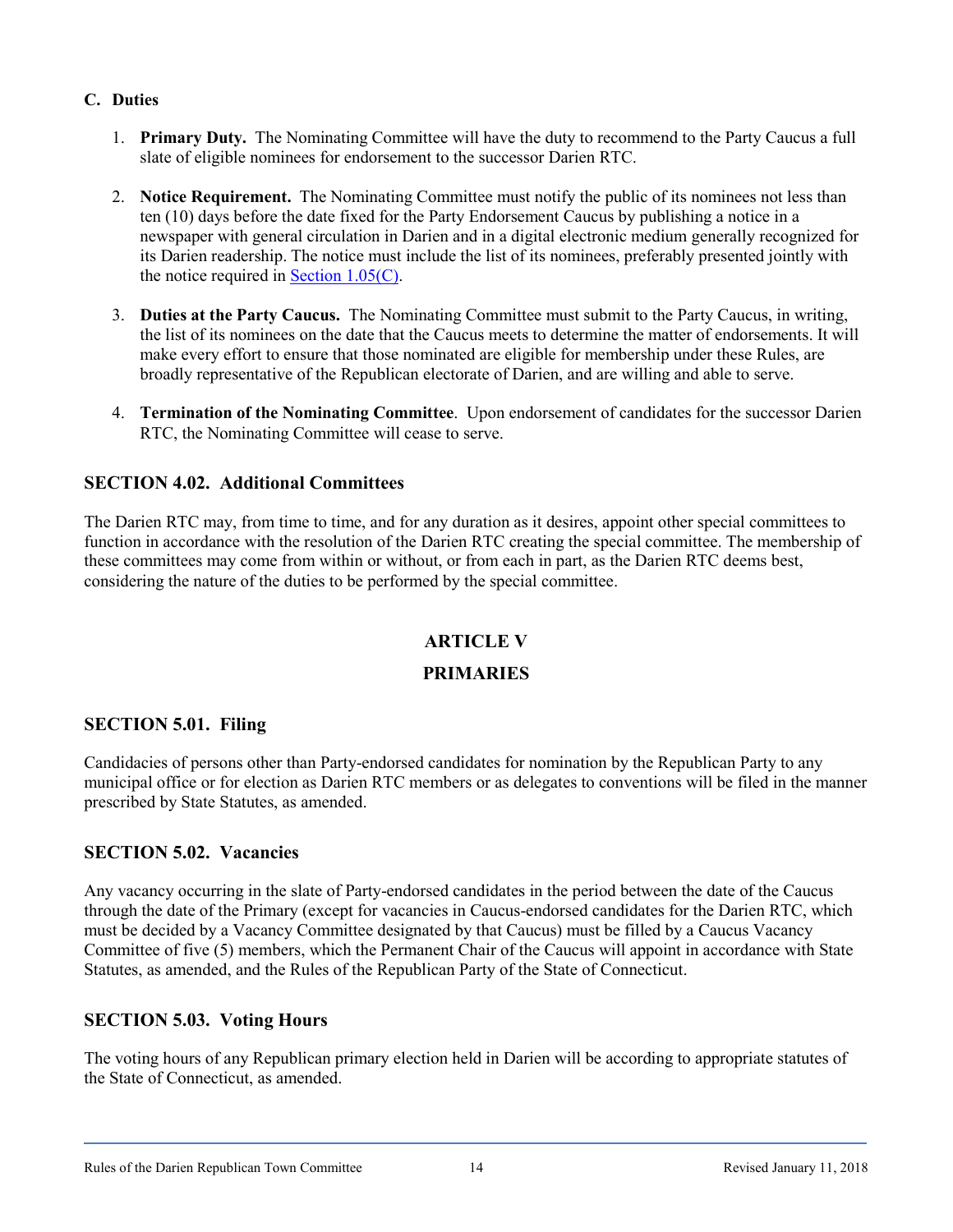# **ARTICLE VI**

#### **AMENDMENTS**

#### **SECTION 6.01. Right to Amend**

The Rules in this document may be amended by a Caucus of the enrolled members of the Republican Party of Darien. The Caucus will be called by the Darien RTC Chair (or in the event of his or her failure to act, the Vice Chair) according to Section 6.02, below.

# **SECTION 6.02. Amendment by Caucus**

In order to approve any revisions or amendments to the Darien RTC Rules, a Caucus will be called by the Darien RTC Chair (or in the event of his or her failure to act, the Vice Chair) according to one of the following methods:

- A. **Method 1.** After the Darien RTC approves a call for a meeting of a Caucus to amend the Darien RTC Rules, the Darien RTC Chair (or in the event of his or her failure to act, the Vice Chair) will be responsible for publishing a notice of the call in a newspaper having a general circulation in Darien and in a digital electronic medium generally recognized for its Darien readership. This Caucus Notice must be published at least ten (10) days before the Caucus and designate the time, place, day, and purpose of the Caucus.
- B. **Method 2.** If a petition to amend the Darien RTC Rules is signed by the lesser of either five percent (5%) or five hundred (500) of Darien's enrolled Party members, the Darien RTC Chair (or in the event of his or her failure to act, the Vice Chair) will be responsible for publishing a notice of the call in a newspaper having a general circulation in Darien and in a digital electronic medium generally recognized for its Darien readership. This Caucus Notice must be published within twenty (20) days after the petition is filed with Darien's Republican Registrar of Voters.

[The End]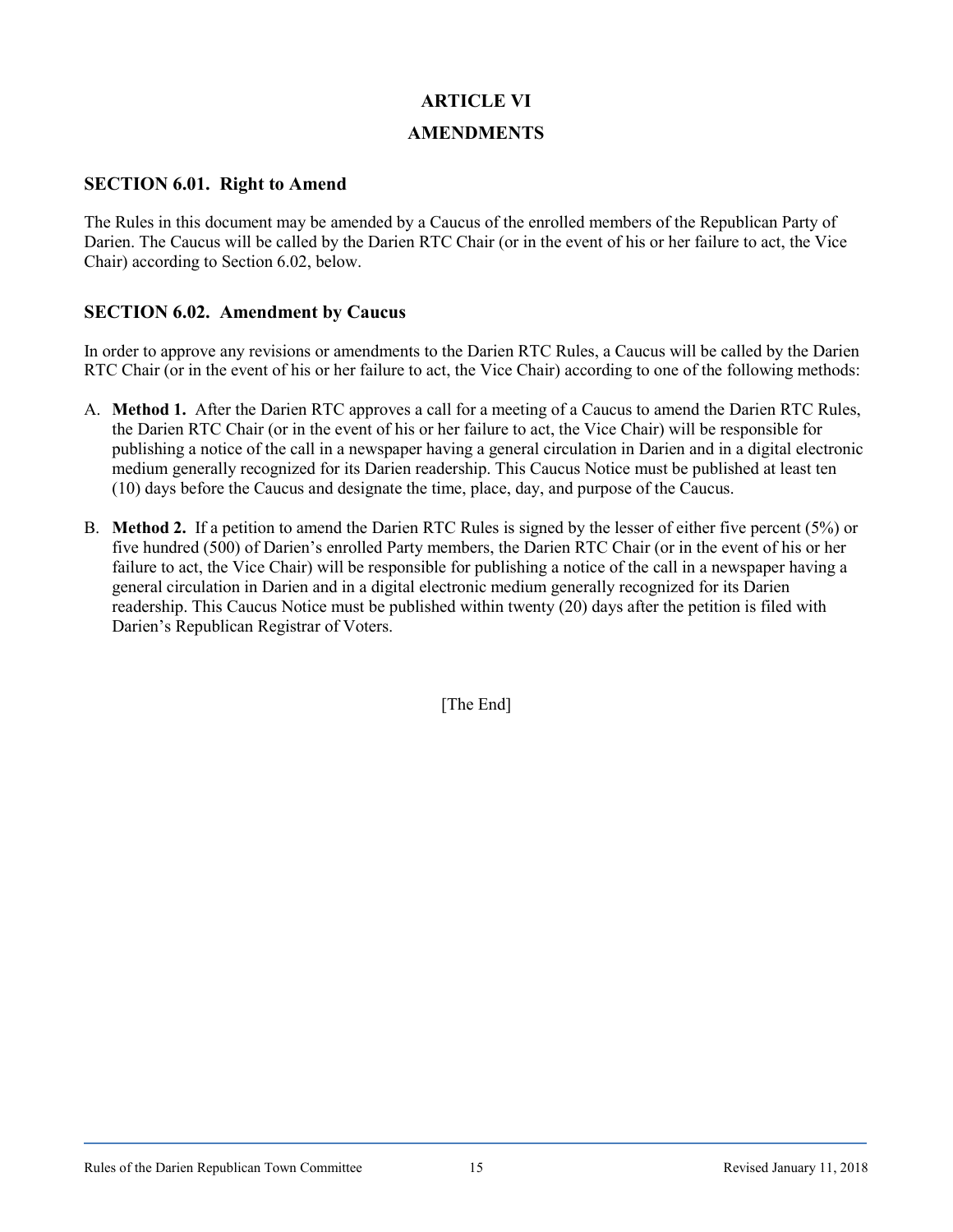# **Darien Caucus Rules for the Endorsement of Municipal Candidates**

- 1. **Governing Rules.** Each Caucus will be governed by the rules of parliamentary procedure contained in the latest edition of *Robert's Rules of Order Newly Revised* as of July 1 of the year of the Caucus, whenever they apply, except these Caucus Rules will govern and control if they include, conflict with, or in any way change the referenced Robert's Rules. The headings used for the Caucus Rules in this Exhibit I are solely for the convenience of the reader and are not deemed part of any Rule.
- 2. **Eligibility to Attend.** The Caucus will be open only to Darien registered Republicans, whose registration is subject to verification immediately before the Caucus.
- 3. **Call to Order.** The Caucus will be called to order by the Chair of the Republican Town Committee ("Darien RTC") or by his or her designee.
- 4. **Temporary Chair.** The person who calls the Caucus to order will act as the Temporary Chair of the Caucus.
- 5. **Temporary Secretary.** The Temporary Chair will appoint a Temporary Secretary who will then read the official call (the published notice) for the Caucus.
- 6. **Caucus Rules Committee and Adoption of Caucus Rules.** The Temporary Chair will appoint a Caucus Rules Committee to recommend and present the Caucus Rules. The Caucus Rules Committee will meet and then submit its recommendation to the Caucus. Any qualified member of the Caucus may propose a rule or a rules change. If the proposal is seconded, the proposal will be discussed and voted on in accordance with Rule 1. Following adoption of the Caucus Rules, the Caucus will proceed in accordance with those Rules.
- 7. **Nomination and Election of the Permanent Chair and Permanent Secretary.** The next order of business will be the nomination and election of a Permanent Chair and a Permanent Secretary, as follows:
	- A. **Election Process.** The Temporary Chair will conduct the election first for the Permanent Chair and then for the Permanent Secretary. No seconds are necessary to place a name in nomination for the position of Permanent Chair or of Permanent Secretary.
	- B. **Nominating Speeches.** Only one nominating speech, not to exceed two minutes, may be made for each candidate for either position.
	- C. **Explanation of Voting Process.** The Temporary Chair will remind the Caucus that these Caucus Rules grant the Permanent Chair an additional tie-breaking vote and will read Rule 8 to the Caucus at this time.

#### 8. **Voting for Permanent Chair or Permanent Secretary.**

If there is only one candidate for either Permanent Chair or Permanent Secretary, no vote will be required for that position.

If there are two candidates for one of these positions, the election will be by majority vote. The Temporary Chair will appoint up to three Tellers. Voting will be by "rising vote," and the Tellers will count and report the results to the Temporary Chair. If there is a tie vote, a second "rising vote" will be held. If the tie is then broken, the Temporary Chair will announce the results. If the tie is not broken, the Temporary Chair will cast one additional vote to break the tie and then announce the results.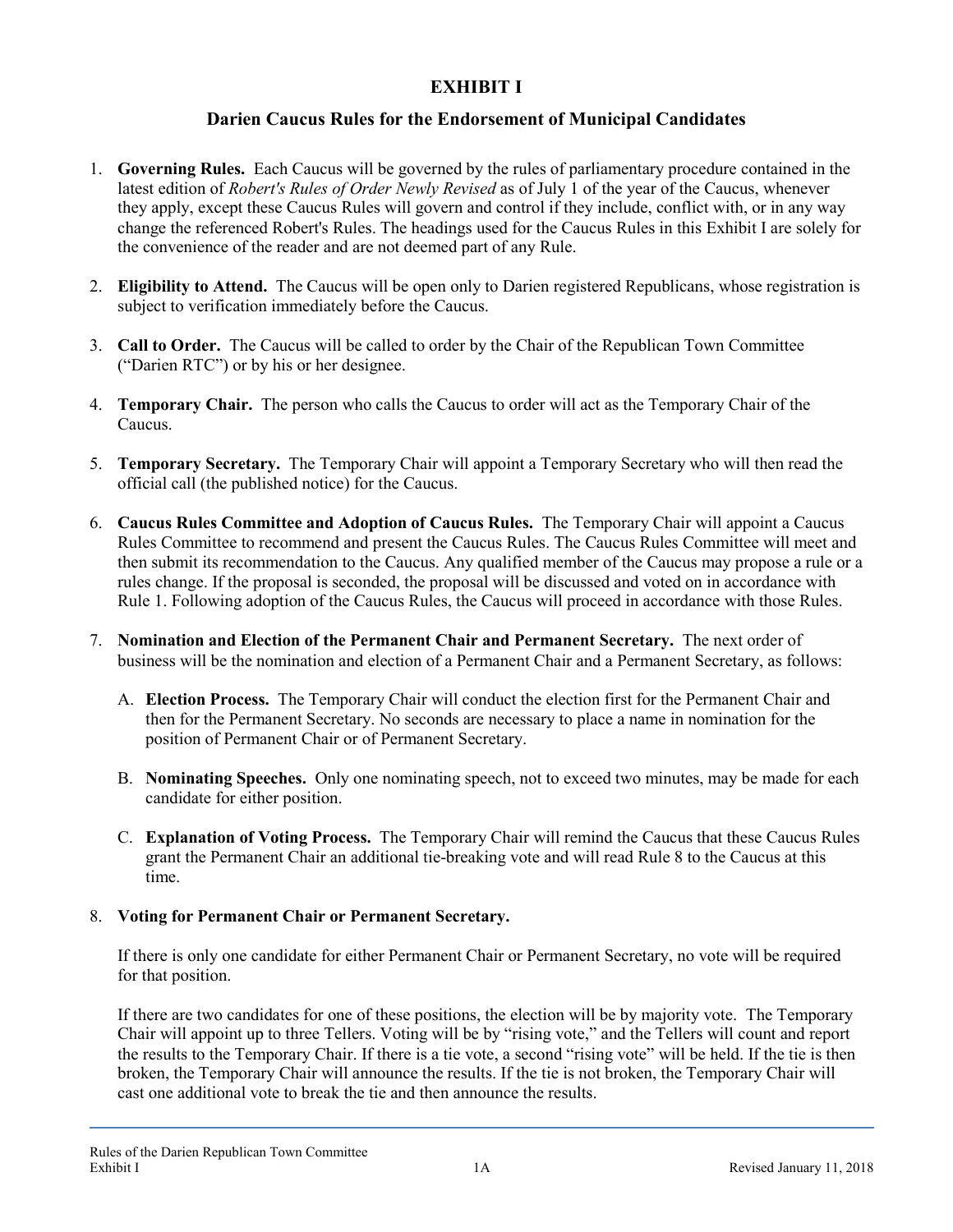# **Darien Caucus Rules for the Endorsement of Municipal Candidates**

#### 9. **Three or More Candidates for Permanent Chair or Permanent Secretary.**

- A. **Voting.** If there are three or more candidates for a position, voting will be by written ballot, and the election will be determined by majority vote.
- B. **Ballot Clerk and Ballots.** The Temporary Chair will also appoint a Ballot Clerk. Up to a maximum of three (3) ballots can be taken until one candidate receives a majority vote by the Caucus.
- C. **Failure to Achieve a Majority Vote.** If a candidate fails to achieve a majority vote after three (3) ballots, the Temporary Chair (or the Temporary Secretary) will act as the Permanent Chair (or the Permanent Secretary), as applicable, but if this happens, the Temporary Chair will not be entitled to an additional tie-breaking vote in subsequent endorsement votes by the Caucus.
- 10. **Transfer of Office.** Upon election, the Permanent Chair and the Permanent Secretary will take office and the Temporary Chair and the Temporary Secretary will serve no further function.
- 11. **Endorsement of Uncontested Municipal Candidates.** The next order of business will be the Caucus endorsement of municipal candidates.
	- A. **List of Uncontested Municipal Candidates.** The Permanent Chair will call immediately on the Chair of the Darien RTC or his or her designee to read a list of the Darien RTC's nominations for each municipal office which remain uncontested by any petitioning candidate(s).
	- B. **Declaration of Endorsed Municipal Candidates.** The Permanent Chair will declare each uncontested candidate as the endorsed candidate of the Caucus in the same order each office will appear on the General Election November ballot. Alternately, the Permanent Chair may entertain a single motion, which will not require a second, for the unanimous endorsement of all uncontested candidates.

#### 12. **The Caucus Ballot for Contested Municipal Offices.**

- A. **Reading the Caucus Ballot.** The Permanent Chair will next call on the Darien RTC Chair or his or her designee or the Darien RTC Secretary to read one Caucus Ballot, provided the Chair, his or her designee, or the Secretary, as applicable, was serving in the same position with the Darien RTC on the date of the meeting at which the candidates were nominated.
- B. **Contents of the Caucus Ballot.** The Caucus Ballot, previously prepared by the Darien RTC, will contain all pertinent and appropriate information for the Caucus to elect one or more candidates for contested endorsement(s). This ballot will include, but not be limited to:
	- 1. The Registrar's recorded name of each candidate, the office sought, and the number of endorsements permitted for that office, and
	- 2. The signed, dated affirmations of both the Darien RTC Chair and the Darien RTC Secretary that the ballot contains a complete and accurate listing of candidates, whether nominated by the Darien RTC or declared through petitions received by the Chair or Secretary of the Darien RTC. These affirmations must be given by the Darien RTC Chair and by the Darien RTC Secretary who were serving in the same position on the date of the Darien RTC meeting at which the candidates were nominated.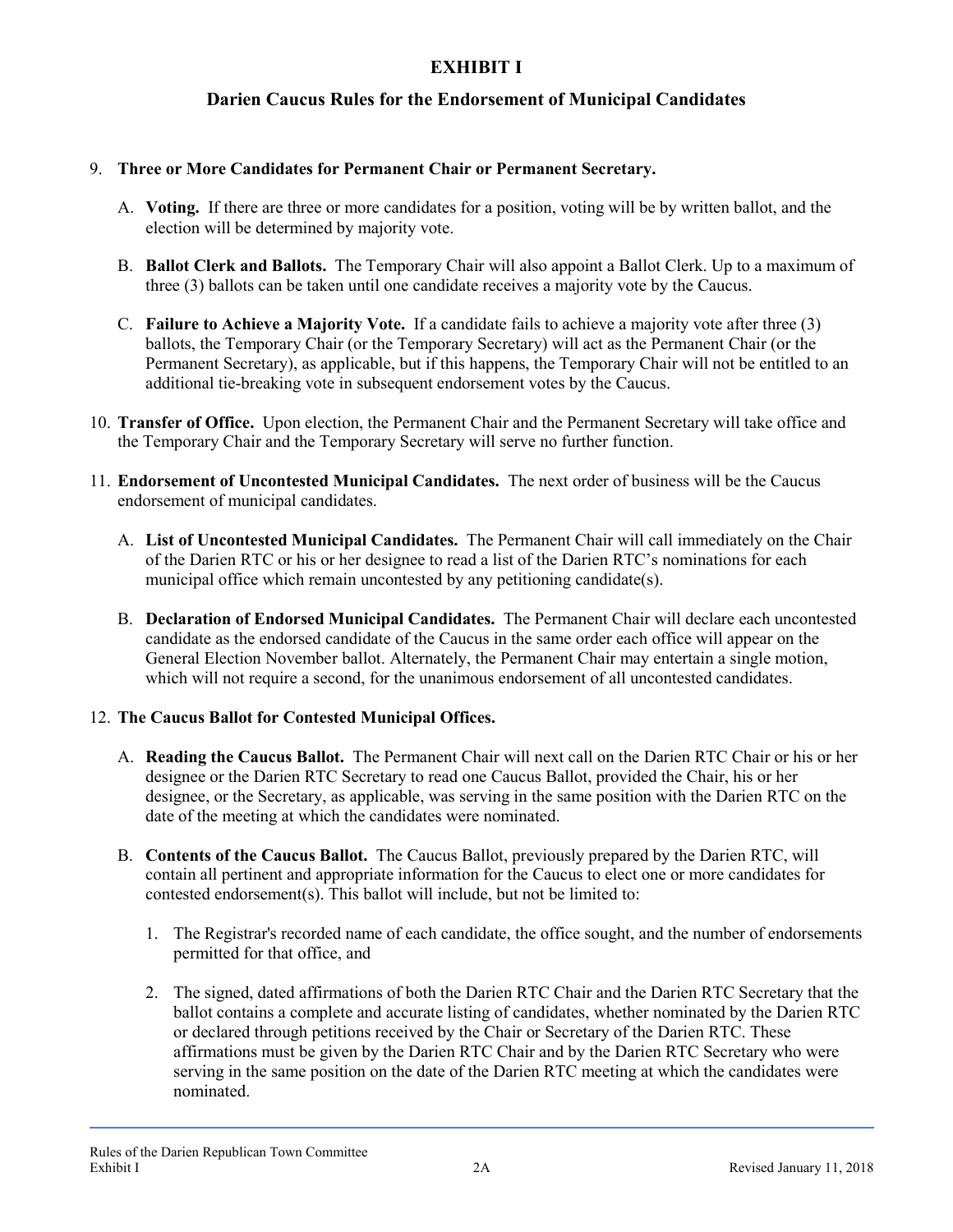# **Darien Caucus Rules for the Endorsement of Municipal Candidates**

- 13. **Nominations for Endorsement.** After the Caucus ballot is read, the Permanent Chair will formally enter into nomination the Darien RTC nominees and the eligible petitioning candidates for Caucus endorsement for municipal office. These nominations will not require a second.
- 14. **Nominations from the Floor.** No nominations will be accepted from the floor.
- 15. **Media Access.** At his or her discretion, the Permanent Chair may allow the press or media into the assembly area at this time for the remainder of the Caucus, but not earlier.
- 16. **Opening the Ballot Box.** Next, the Permanent Chair will appoint a Ballot Clerk and Tellers, if not already appointed, and then require the Ballot Clerk and Tellers to open one ballot box at the rear of the assembly area for those Caucus Electors who have declared their intention to leave the Caucus and who wish to exercise their right to vote in contested elections by written ballot. These Electors will be marked as having voted at the time each of them deposits his or her written ballot into the ballot box. Proxy voting will be prohibited.
- 17. **Candidate Speeches.** Each uncontested and each contested candidate will be eligible to speak for his or her candidacy (or have another Darien Republican Elector do so). These speeches will be limited to a maximum of two minutes each with the order to be determined by the Permanent Chair in consultation with the Darien RTC Chair. Only one speech will be allowed for each candidate.
- 18. **Prohibited Speeches or Remarks.** No speeches or remarks from the floor will be allowed, except in accordance with these Caucus Rules.
- 19. **Campaign Materials.** At his or her own expense, each person seeking Caucus endorsement for municipal office will have the right to make available resumes of his or her qualifications or other campaign materials to those present at the Caucus, but distribution will be strictly limited to an area previously designated outside the assembly area by the Permanent Chair.

#### 20. **Voting.**

- A. **Voting for Contested Offices.** The Permanent Chair will announce procedures for casting ballots for contested offices, and each Elector will be marked as having voted when each deposits his or her written ballot into the ballot box(es), as directed by the Permanent Chair.
- B. **Caucus Participation.** Participation in the proceedings of the Caucus will be limited to enrolled Republicans.

#### C. **Voting Controls.**

- 1. The Darien RTC Chair or his or her designee, in consultation with the Republican Registrar of Voters and the Town Clerk, will establish strict controls over the ballots and over the voting process for any contested office.
- 2. The Permanent Chair and the Ballot Clerk will oversee the casting and counting of ballots and will determine the eligibility of any person to participate and vote in the Caucus, and their determination will be final.
- D. **Proxy Voting.** Proxy voting will be prohibited.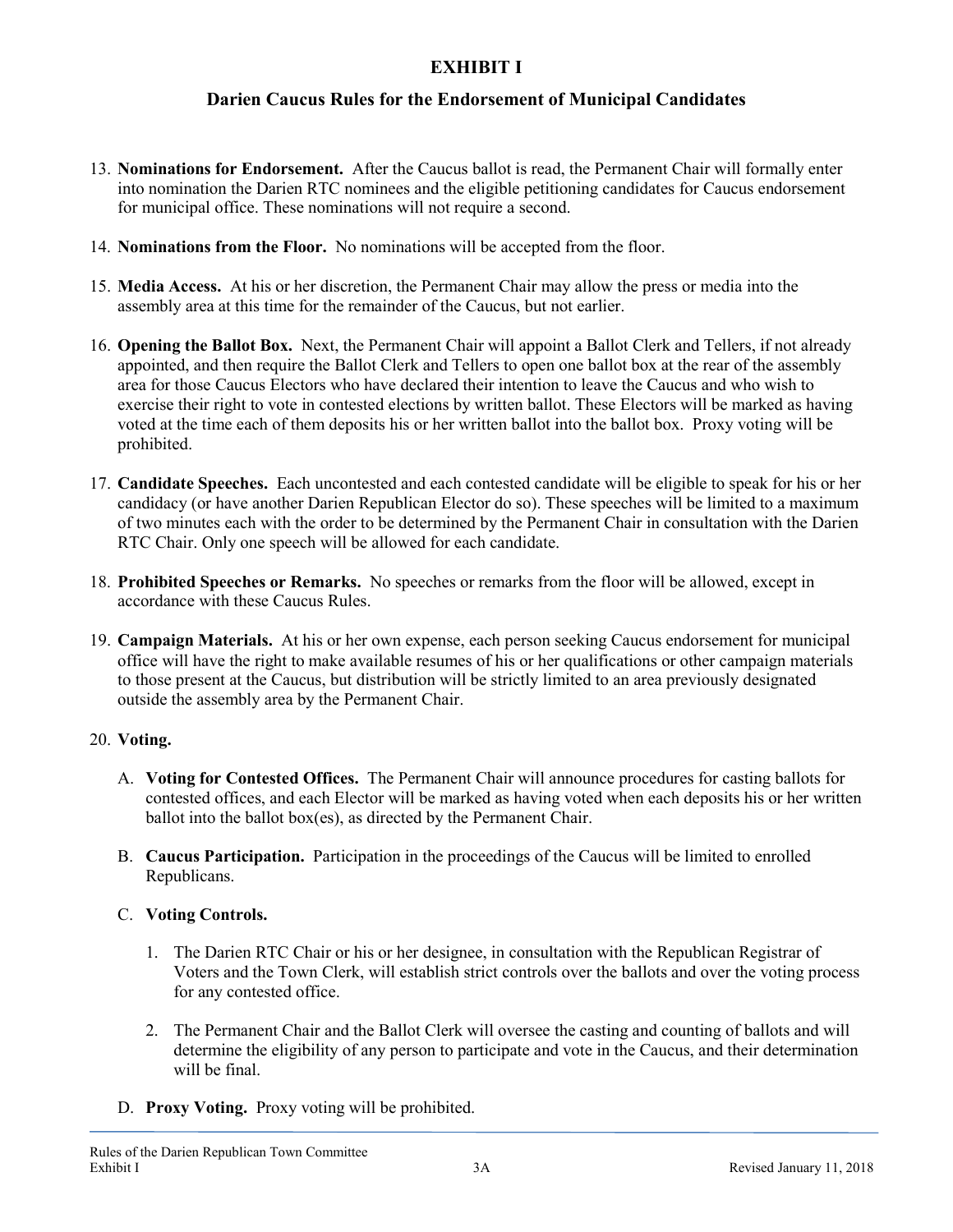# **Darien Caucus Rules for the Endorsement of Municipal Candidates**

#### 21. **Declaration of Winning Candidates.**

- A. **Single Office.** The Permanent Chair will declare as winner the candidate who achieves a majority of votes cast for a single position office (e.g., First Selectman).
- B. **Multi-Position Office.** When there is a contested multi-position office (e.g., Board of Education positions of equal terms), the candidates with the highest number of votes will be declared the winners (plurality voting).
- C. **Tie Votes.** In the event of any tie vote, the winner will be determined by a vote cast by the Permanent Chair, and this vote, if necessary, will be in addition to any regular voting rights of the Permanent Chair.
- 22. **Audio or Video Taping.** Video or audio taping the Caucus is prohibited.
- 23. **Vacancies.** Any vacancy occurring among the endorsed candidates before a primary will be filled by the Darien RTC.
- 24. **Adjournment.** At the conclusion of all its business, the Permanent Chair will adjourn the Caucus.

[The End]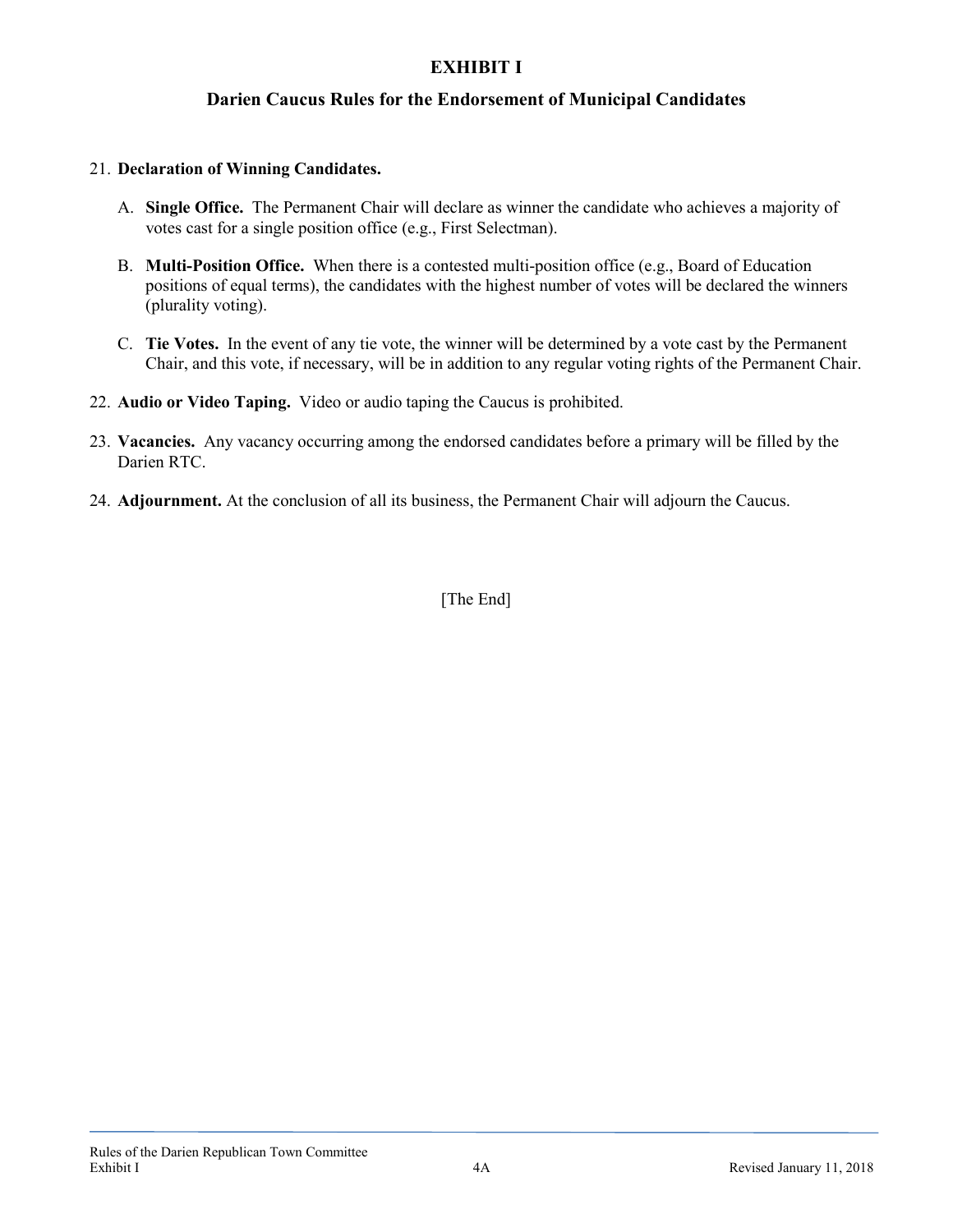# **Darien Caucus Rules for the Endorsement of Darien RTC Candidates**

- 1. **Governing Rules.** Each Caucus will be governed by the rules of parliamentary procedure contained in the latest edition of *Robert's Rules of Order Newly Revised* as of the date of the Caucus, whenever they apply, except these Caucus Rules will govern and control if they include, conflict with, or in any way change the referenced Robert's Rules. The headings used for the Caucus Rules in this Exhibit II are solely for the convenience of the reader and are not deemed part of any Rule.
- 2. **Eligibility to Attend.** The Caucus will be open only to Darien registered Republicans, whose registration is subject to verification immediately before the Caucus.
- 3. **Call to Order.** The Caucus will be called to order by the Chair of the Republican Town Committee ("Darien RTC") or by his or her designee.
- 4. **Temporary Chair.** The person who calls the Caucus to order will act as the Temporary Chair of the Caucus.
- 5. **Temporary Secretary.** The Temporary Chair will appoint a Temporary Secretary who will then read the official call (the published notice) for the Caucus.
- 6. **Caucus Rules Committee and Adoption of Caucus Rules.** The Temporary Chair will appoint a Caucus Rules Committee to recommend and present the Caucus Rules. The Caucus Rules Committee will meet and then submit its recommendation to the Caucus. Any qualified member of the Caucus may propose a rule or a rules change. If the proposal is seconded, the proposal will be discussed and voted on in accordance with Rule 1. Following adoption of the Caucus Rules, the Caucus will proceed in accordance with those Rules.
- 7. **Nomination and Election of the Permanent Chair and Permanent Secretary.** The next order of business will be the nomination and election of a Permanent Chair and a Permanent Secretary, as follows:
	- A. **Election Process.** The Temporary Chair will conduct the election first for the Permanent Chair and then for the Permanent Secretary. No seconds are necessary to place a name in nomination for the position of Permanent Chair or of Permanent Secretary.
	- B. **Nominating Speeches.** Only one nominating speech, not to exceed two minutes, may be made for each candidate for either position.
	- C. **Explanation of Voting Process.** The Temporary Chair will remind the Caucus that these Caucus Rules grant the Permanent Chair an additional tie-breaking vote and will read Rule 8 to the Caucus at this time.

#### 8. **Voting for Permanent Chair or Permanent Secretary.**

If there is only one candidate for either Permanent Chair or Permanent Secretary, no vote will be required for that position.

If there are two candidates for one of these positions, the election will be by majority vote. The Temporary Chair will appoint up to three Tellers. Voting will be by "rising vote," and the Tellers will count and report the results to the Temporary Chair. If there is a tie vote, a second "rising vote" will be held. If the tie is then broken, the Temporary Chair will announce the results. If the tie is not broken, the Temporary Chair will cast one additional vote to break the tie and then announce the results.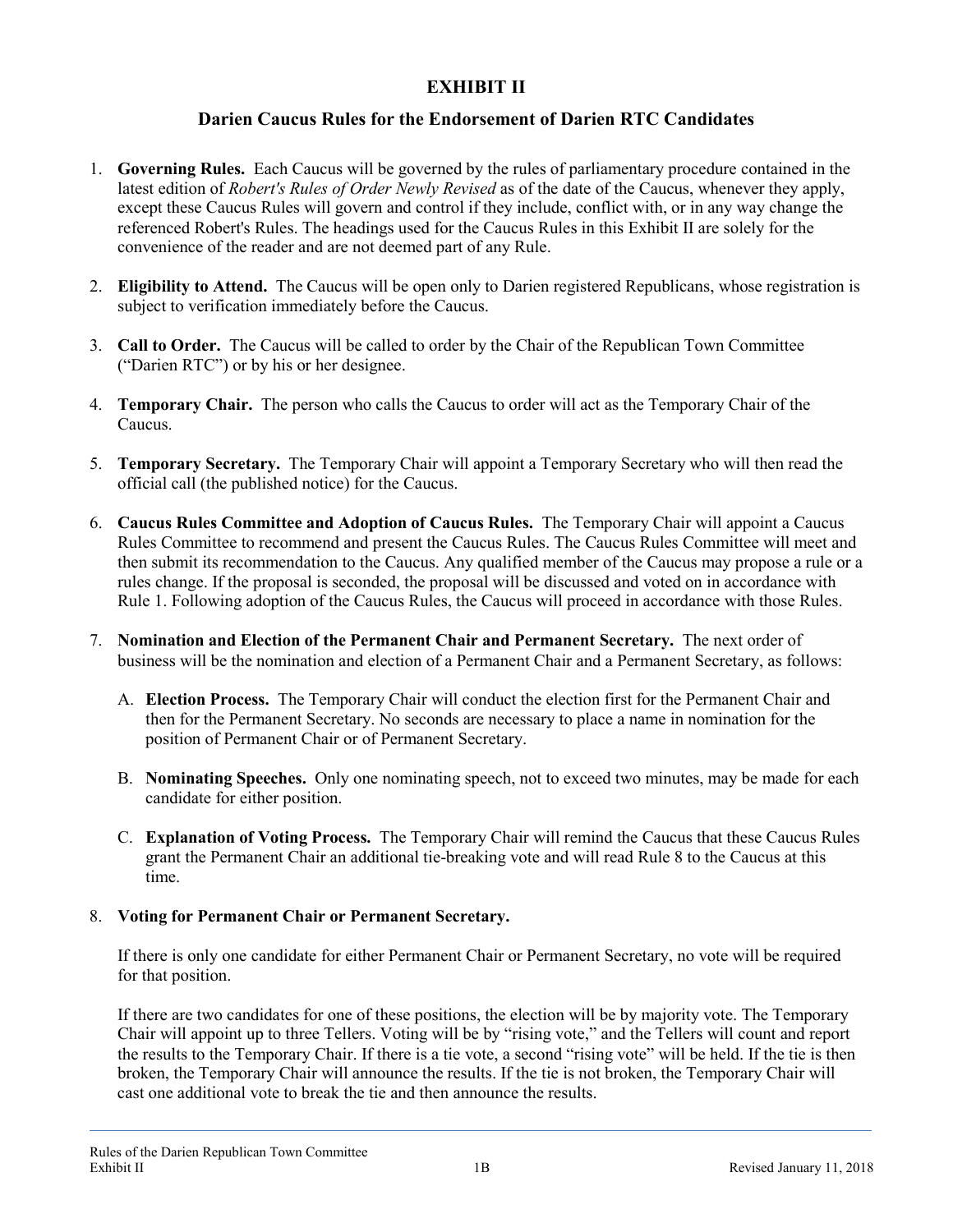# **Darien Caucus Rules for the Endorsement of Darien RTC Candidates**

#### 9. **Three or More Candidates for Permanent Chair or Permanent Secretary.**

- A. **Voting.** If there are three or more candidates for Permanent Chair or Permanent Secretary, voting will be by written ballot, and the election will be determined by majority vote.
- B. **Ballot Clerk and Ballots.** The Temporary Chair will also appoint a Ballot Clerk. Up to a maximum of three (3) ballots can be taken until one candidate receives a majority vote by the Caucus.
- C. **Failure to Achieve a Majority Vote.** If a candidate fails to achieve a majority vote after three (3) ballots, the Temporary Chair or the Temporary Secretary will act as the Permanent Chair or as the Permanent Secretary, as applicable, but if this happens, the Temporary Chair will not be entitled to an additional tie-breaking vote in subsequent endorsement votes by the Caucus.
- 10. **Transfer of Office.** Upon election, the Permanent Chair and the Permanent Secretary will take office and the Temporary Chair and the Temporary Secretary will serve no further function.
- 11. **Duties of the Permanent Chair.** The Permanent Chair will have the duty to:
	- A. Conduct all phases of the Caucus after his or her election;
	- B. Designate an area as the assembly area of the Caucus; and
	- C. Designate an area outside the assembly area for the press or media to await admission to the assembly area by the Permanent Chair at a time of his or her sole discretion. The area outside the assembly area will also be made available to eligible candidates seeking Caucus endorsement to distribute or make available resumes of his or her qualifications or other campaign materials.
- 12. **Duties of the Permanent Secretary.** The Permanent Secretary will have the duty to:
	- A. Take the minutes of the Caucus;
	- B. Record all actions taken at the Caucus; and
	- C. After the Caucus adjourns, certify to the Town Clerk the slate of Darien RTC candidates endorsed by the Caucus. This certification must be made by the Permanent Secretary either on the same day as the Caucus or on the next business day.
- 13. **Endorsement of Candidates.** The next order of business will be the Caucus endorsement of candidates for Darien RTC membership. The Permanent Chair will call immediately on the Chair of the Darien RTC Nominating Committee or his or her designee to read a list of the nominations of the Darien RTC's Nominating Committee of eligible candidates for Darien RTC membership. This list will have been prepared by the Darien RTC Nominating Committee and previously approved by the Darien RTC.
	- A. **Endorsement of Uncontested Candidates.** If the Chair or the Secretary of the Darien RTC did not receive any nomination(s) by petition, the Permanent Chair will report this fact and declare: "The nominees are therefore endorsed."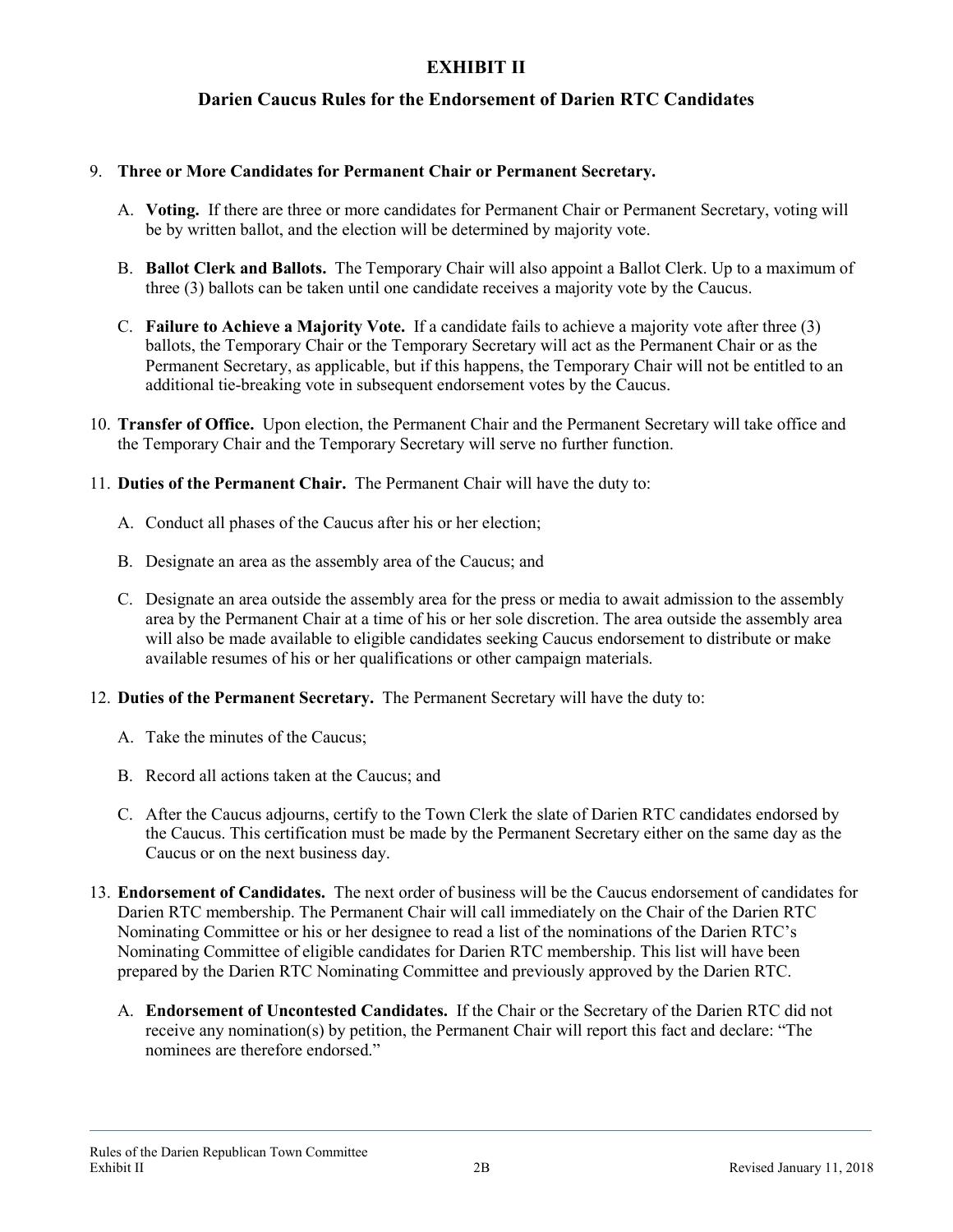# **Darien Caucus Rules for the Endorsement of Darien RTC Candidates**

- B. **Caucus Ballot for Contested Darien RTC Membership.** If the Chair or the Secretary of the Darien RTC received one or more nominations by petition of eligible petitioning candidates, the Permanent Chair will call on the Darien RTC Chair or his or her designee or the Darien RTC Secretary to read one Caucus Ballot, previously prepared by the Darien RTC. This Caucus Ballot will contain all pertinent and appropriate information for use by the Caucus to elect candidate(s) for contested endorsement(s). It will also include, but not be limited to, the Registrar's recorded name of each candidate and the candidate's Darien voting district. The Caucus Ballot must also contain the signed, dated affirmations of both the Chair and the Secretary of the Darien RTC that this ballot contains a complete and accurate listing of candidates, whether nominated by the Darien RTC Nominating Committee or declared through petitions previously received by the Chair or the Secretary of the Darien RTC.
- 14. **Nominations for Endorsement.** After the Caucus Ballot is read, the Permanent Chair will formally enter into nomination the Darien RTC nominees and the eligible petitioning candidates for Caucus endorsement. These nominations will not require a second. The Permanent Chair will declare the nominations closed and will call for a vote.
- 15. **Nominations from the Floor.** No nominations will be accepted from the floor.

#### 16. **Voting Restrictions.**

- A. **Written Ballot.** All voting will be by written ballot previously prepared by the Chair and the Secretary of the Darien RTC. No voting will be permitted until the Permanent Chair has declared the nominations closed.
- B. **Limitation on Votes for Candidates.** Except as otherwise specified below, all voters must cast a vote for no more than twenty-one (21) candidates to serve on the Darien RTC. Any ballot containing more than twenty-one (21) votes will be void.
- C. **Voting Restricted to Nominated Candidates.** No vote may be cast for any person not on the written ballot, and any such ballot will be void. Ballots declared void will be reported to the Permanent Chair.
- 17. **Opening the Ballot Box.** At this time and not before, the Permanent Chair will appoint a Ballot Clerk and Tellers, if not already appointed, and then require the Ballot Clerk and Tellers to open one ballot box at the rear of the assembly area for those Caucus Electors who have declared their intention to leave the Caucus and who wish to exercise their right to vote in contested elections by written ballot. These Electors will be marked as having voted at the time each of them deposits his or her written ballot into the ballot box. Proxy voting will be prohibited.
- 18. **Candidate Speeches.** Each candidate, whether a Nominating Committee nominee or an eligible petitioning candidate, will be permitted to speak for their candidacy (or have another Darien Republican Elector do so). These speeches or remarks will be limited to a maximum of one minute each with the order to be determined by the Permanent Chair. Only one speech will be allowed for each candidate.
- 19. **Prohibited Speeches or Remarks.** No speeches or remarks from the floor will be allowed, except in accordance with these Caucus Rules.
- 20. **Campaign Materials.** At his or her own expense, each person seeking Caucus endorsement for Darien RTC membership will have the right to make available resumes of his or her qualifications or other campaign materials to those present at the Caucus, but distribution will be strictly limited to an area previously designated outside the assembly area by the Permanent Chair.